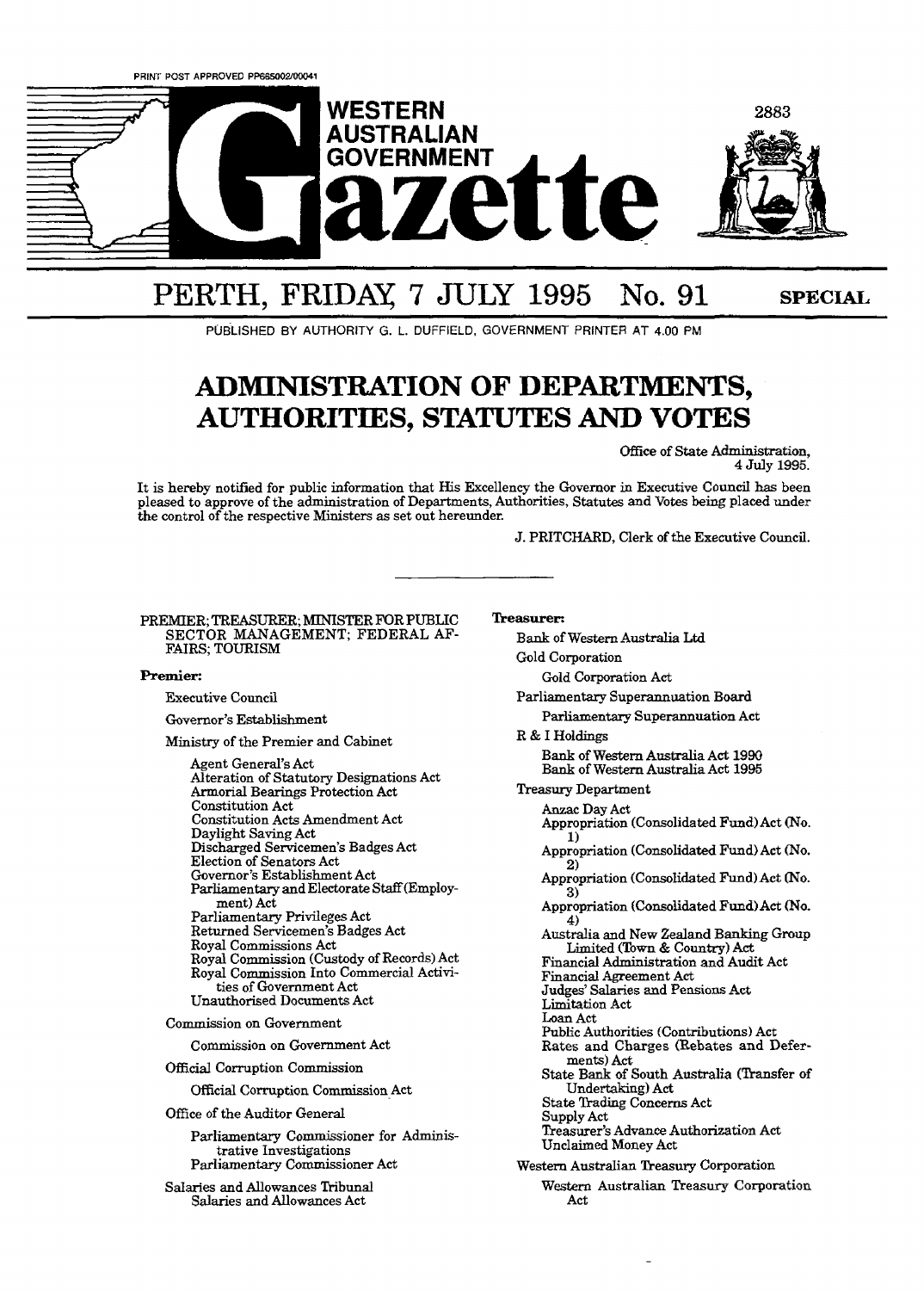Western Australian Government Holdings

Northern Mining Corporation (Acquisition) Act 1983 WAGH Financial Obligations Act

Public Sector Management:

Public Sector Management Act Indian Ocean Territories (Administration of Laws) Act

Public Sector Standards Commission

Office of Director of Equal Opportunity in Public Employment

Equal Opportunity Act (Part IX)

#### **Federal Affairs:**

#### **Tourism:**

Rottnest Island Authority

Rottnest Island Authority Act

Western Australian Tourism Commission

WesternAustralian Tourism CommissionAct

#### **DEPUTY** PREMIER; MINISTER FOR COMMERCE AND TRADE; REGIONAL DEVELOPMENT; SMALL BUSINESS

#### **Deputy Premier:**

#### **Commerce and Trade:**

Department of Commerce and Trade

Albany Woollen Mills Agreement Act Industries (Advances) Act Inventions Act Morley Shopping Centre Redevelopment Agreement Act Regional Development Commissions Act

 ${\rm Technology}$  and  ${\rm Index}$  Development Act Western Australian Products Symbol Act

Perth International Centre forApplication of Solar Energy

Perth International Centre for Application of Solar Energy Act

#### **Regional Development:**

Gascoyne Development Commission

Mid-West Development Commission

- Geraldton Foreshore and Marina Develop ment Act
- Geraldton Sailors and Soldiers Memorial Institute Act

Goldfields-Esperance Development Commission

Great Southern Development Commission

Kimberley Development Commission"

Peel Development Commission

**Pilbara** Development Commission

South West Development Commission

Wheatbelt Development Commission

#### **SmaU Business:**

Small Business Development Corporation

Smdl Business Development Corporation Act

Smdl **Business Guarantees** Act

MINISTER FOR RESOURCES DEVELOPMEW **ENXRGY;** LEADER OF **THE** HOUSE IN THE LEGISLATIVE ASSEMBLY

#### **Resources Development:**

Department of Resources Development

- Albany Hardwood PlantationAgreementAct **Alumina** Refinery Agreement Act
- Alumina Refinery Agreements (Alcoa) Amendment Act
- Alumina Refinery (Mitchell Plateau) Agreement **Act**
- Alumina Refinery (Pinjarra) Agreement Act **Alumina** Refinery Wagerup)Agreement and Acts Amendment Act
- Alumina Refinery (Worsley) Agreement Act Broken Hill Proprietary Company Limited
- Agreements (Variation) Act The Broken Hill Proprietary Company Lim-
- ited (Export of **Iroa Ore)** Act Broken Hill Proprietary Company's Inte-
- grated Steel Works Agreement Act Broken Hill Proprietary Steel Industry
- Agreement Act Cement Works (Cockburn Cement Limited)
- Agreement **Act**
- Collie Coal (Griffin) Agreement Act
- Collie Coal Western Collieries) Agreement Act
- Dampier Solar Salt Industry AgreementAct
- Dardanup Pine **Log** Sawmill Agreement Act  $Diamond$  (Argyle  $Diamond$  Mines **Joint Ven-**
- ture) Agreement Act Evaporites (Lake MacLeod) Agreement Act

Government Agreements Act

GoldfieIds Gas Pipeline Agreement Act

- Industrial Lands CSBP and Farmers Limited Agreement Act
- Industrial Lands **(Kwinana)** Agreement Act Industrial Lands (Maddington) Agreement Act
- Iron Ore (Channar Joint Venture)Agreement Act
- Iron **Ore** (Dampier **Mining** Company **Lim**ited) Agreement Act
- Iron Ore **(Goldsworthy-Nimingarra)** Agreement **Act**

Iron Ore (Hamersley Range) Agreement Act

- Iron Ore (Hope Downs) Agreement Act
- Iron Ore **(Marillana** Creek) Agreement Act
- Iron Ore (McCamey's Monster) Agreement Authorisation Act
- Iron Ore (Mount Bruce) Agreement **Act**
- Iron Ore (Mount Goldsworthy) Agreement Act
- Iron Ore (Mount **Newman)** Agreement Act
- Iron Ore **(Murchison)AgreematAuthorisa**tion Act
- Iron Ore (Rhodes Ridge)AgreementAuthori-
- sation Act Iron Ore (Robe River) Agreement Act
- Iron Ore (The Broken Hill Proprietary Company Limited) Agreement Act

Iron Ore (Wittenoom) Agreement **Act** 

- Iron Ore Processing (BHP Minerals) Agreement Act
- Leslie Solar Salt Industry Agreement Act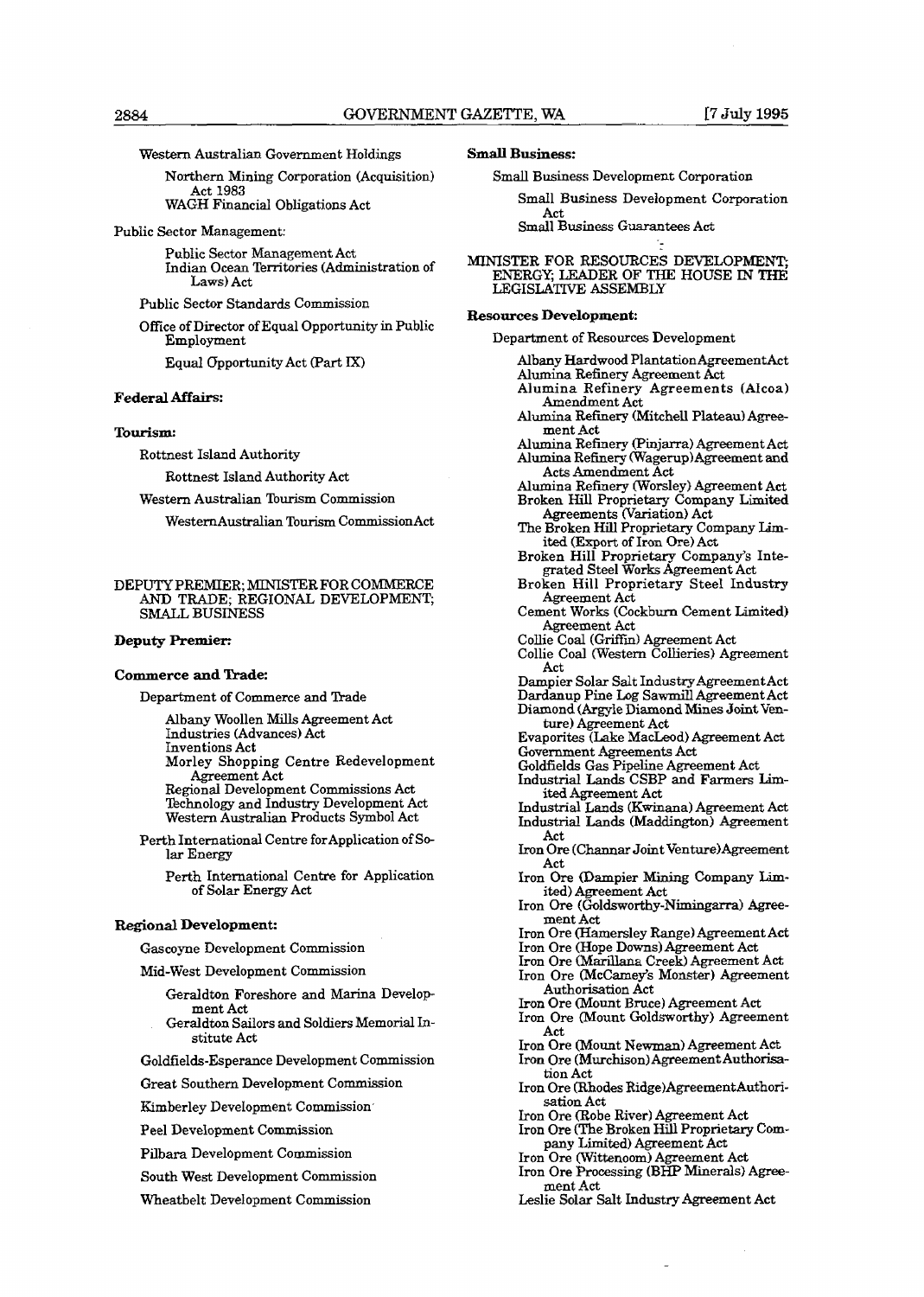Mineral Sands (Allied Eneabba) Agreement Amendment Act Mineral Sands (Cooljarloo) Mining and Processing Agreement Act Mineral Sands (Eneabba) Agreement Act Nickel (Agnew) Agreement Act Nickel Refinery **(Western Mining** Corporation Limited) Agreement Act North West **Gas** Development (Woodside) Agreement Act Nuclear Activities Regulation Act **Oil** Refmery (Kwinana) Agreement Act Onslow Solar Salt Agreement Act Ord River Hydro Energy Project Agreement Act Paper Mill Agreement Act Pigment Factory **(Austra1ind)AgreementAct**  Pilbara Energy Project Agreement Act Poseidon Nickel Agreement Act **Shark** Bay Solar Salt Industry Agreement Act Silicon (Kemerton) Agreement Act Snowy Mountains Engineering Corporation Enabling Act State **(WesternAustralian)Alunite** Industry Act Tailings Treatment (Kalgoorlie) Agreement Act Uranium (Yeelirrie) Agreement Act Wesply (Dardanup) Agreement Act Western Mining Corporation Limited (Throssell Range) Agreement Act Woodchipping Industry Agreement Act Wood Distillation and Charcoal Iron and Steel Industry Act Wundowie Charcoal Iron Industry Sale Agreement Act Wundowie Works Management and Foundry Agreement Act Kimberley Water Resources Development Office

### **Energy:**

Office of Energy

Electricity Act Energy Co-ordination Act Energy Corporations (Transitional and Consequential Provisions) Act Fuel, Energy and Power Resources Act Gas Standards Act **Gas** Undertakings Act Liquefied Petroleum Gas Act **City** of Perth Electricity and Gas Purchase Act Fremantle Electricity Undertaking Agreement Act Fremantle Electricity Undertaking (Purchase Moneys) Agreements Act Fremantle Gas and Coke Company's Act Katanning Electricity Supply Undertaking Acquisition Act Liquefied Petroleum Gas Subsidy Act Petroleum Products Subsidy Act State Energy Commission (Validation) Act

Electricity Corporation (Western Power) Electricity Corporation Act Energy Corporations (Powers) Act

#### Gas Corporation (Alinta Gas)

Gas Corporations Act Energy Corporations (Powers) Act

|     |  | MINISTER FOR PRIMARY INDUSTRY; FISHER- |  |
|-----|--|----------------------------------------|--|
| IES |  |                                        |  |

### Primary **Industry**:

Agriculture and.Related **Resources** Protection Act

Agriculture Protection Board **Ad** 

Argentine Ant Act

Skeleton Weed and Resistant **Grain** Insects (Eradication Funds) Act

Co-operative **Bulk Handling** Limited

**Bulk Handling Act** 

**Dairy** Industry Authority of Western Australia

Dairy Industry Act

Department of Agriculture

Agricultural and Veterinary Chemicals **(Tax**ing) Act

Agricultural and Veterinary Chemicals **(Western** Australia) Act Aerial Spraying Control Act

Agricultural Produce (Chemical Residues) Act

Agricultural Products Act Agriculture Act

Artificial Breeding of Stock Act

Beekeepers Act

Biological Control Act

Carnarvon **Banana** Industry (Compensation Trust Fund) Act

Cattle Industry Compensation Act

Chicken Meat Industry Act

Exotic Diseases of Animals Act

FertiIizers Act

Fruit Growing Industry (Trust Fund) Act Horticultural Produce Commission Act

Ord River Dam Catchment Area (Straying Cattle) Act

Pig Industry Compensation **Act** 

- Plant Diseases Act Potato Growing Industry Trust Fund Act
- Poultry Industry (Trust Fund) Act
- Seeds Act

Soil and Land Conservation Act Soil FertiIity Research Act

Stock **(Brands** and Movement) Act

Stock Diseases **(Regulations)** Act

Veterinary Preparations and Animal Feed**ing** Stuffs Act

Wheat Marketing Act

Wild Cattle Nuisance Act, The

### Dried **Fruits** Board

Dried Fruits Act

Herd Improvement Service of Western Australia

Herd Improvement **Service** Act

**Royal** Agricultural **Society** 

Royal **Agricultural** Society Act

Rural Adjustment and **Finance** Corporation of **Western Australia** 

Rural Adjustment and **Finance** Corporation **Act** 

The Grain Pool of **W.A.** 

#### **Grain** Marketing Act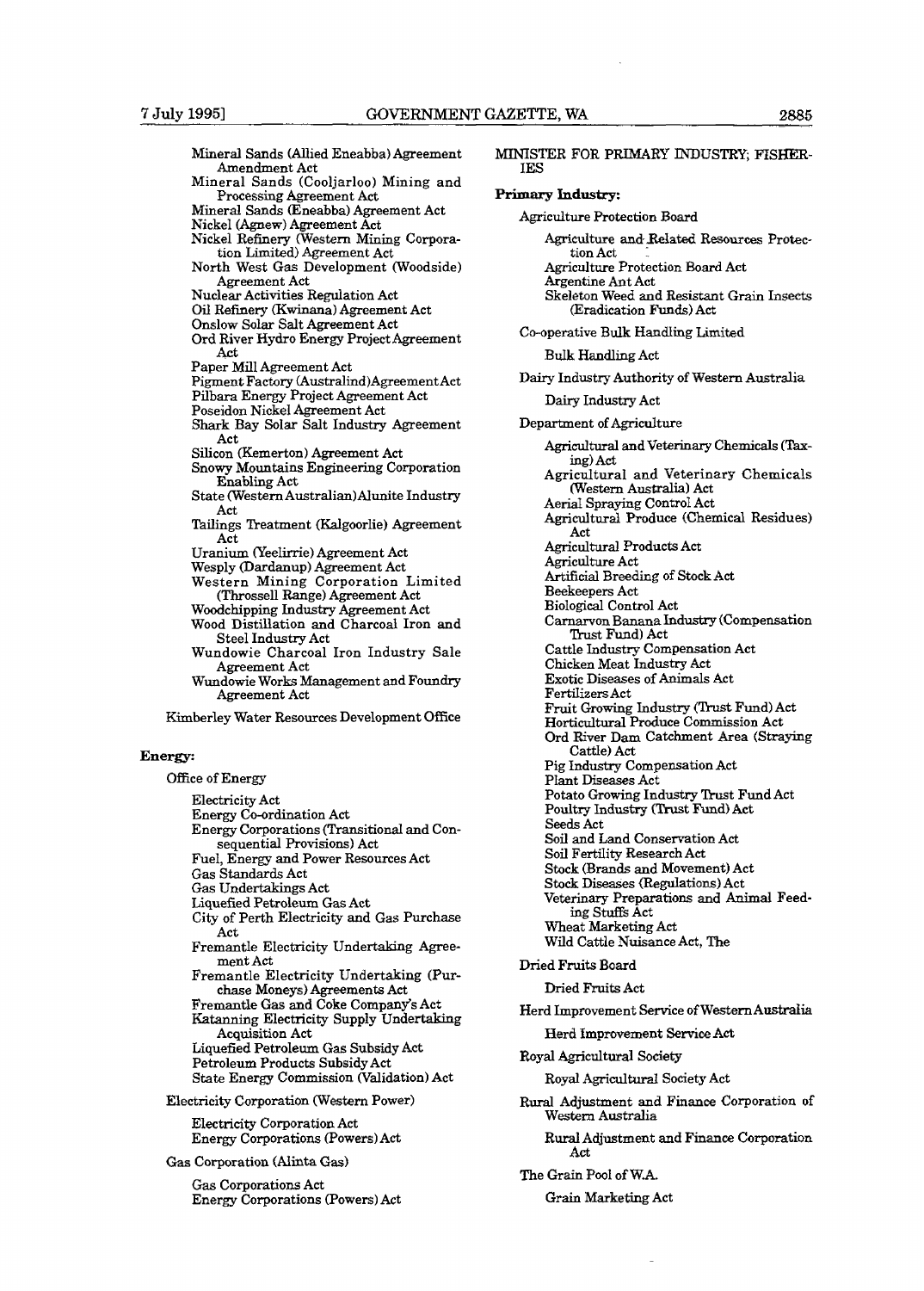The Perth Market Authority

Perth Market Act

The Western Australian **Egg** Marketing Board Marketing-of Eggs Act

The Western Australian Meat Industry Authority

**Western** Australian Meat Industry Authority Act

Veterinary Surgeons Board

Veterinary Surgeons Act

Western Australian Meat Commission

#### Abattoirs Act

WesternAustralian Meat Marketing Corporation

Marketing of Meat Act

Western Australian Potato MarketingAuthority

Marketing of Potatoes Act

#### **Fisheries:**

Fisheries Department

Fish Resources Management Act Fisheries Act Fisheries Adjustment Schemes Act Fishing Industry Promotion Training and Management Levy Act Oyster Fisheries Act Pearling Act Whaling Act

### MINISTER FOR MINES; LANDS; MINISTER AS-SISTING **THE** MINISTER FOR PUBLIC SEC-TOR MANAGEMENT, LEADER OF THE GOV-ERNMENT IN THE LEGISLATIVE COUNCIL

#### **Mines:**

Department of Minerals and Energy

**Bmw** Island **Royalty Trust Account Act**  Barrow Island Royalty VariationAgreement Act Coal Industry Tribunal of WesternAustralia Act Coal Miners' Welfare Act Coal Mines Regulation Act Explosives and Dangerous Goods Act Miners' Phthisis Act Mines Regulation Act Mines Safety and Inspection Act Mining Act Mining (Validation and Amendment) Act **Mining** on Private Property Act Petroleum Act Petroleum Pipelines Act Petroleum (Registration Fees) Act Petroleum (Submerged Lands) Act Petroleum (Submerged Lands) Registration Fees Act Minerals and Energy Research Institute of Western Australia Minerals and **Energy** Research Act Coal Industry Superannuation Board

**Coal** Industry Superamuation Act Cod Mining Industry Long Service LeaveAct

### **Lands:**

Department of Land Administration

Acts Amendment (Land Administration) Act **Albany** Lot **184** (Validation of Title) Act Amendment of Deeds of Grant Act Anglican Church ofAus\_tralia **Diocesan** Trustees and Land Act - Anglican Church **of** Australia Land **Vesting**  Act **Anglican** Church of Australia School Lands Act Bunbury (Old Cemetery) **Lands** Bevestment Act Bunbury (Roman Catholic Old Cemetery)

**Lands** Revestment Act **Camballin** Farms (A.I.L. Holdings **Pty.** Ltd.)

Agreement Act Caves House Disposal Act

City of Perth Endowment **Lands** Act

Esperance **Lands** Agreement Act

Imgation (Dunham River) Agreement **Act** 

**Land** Act Land Amendment (Transmission of **Inter-**

ests) Act

Licensed Surveyors Act Local Government Act (Division **(1)** of Part

Native Mission Station Act

Northern Developments Pty. LimitedAgreement Act Parks and Reserves Act Real Propeicy (Foreign Governments) **Act**  Registration of Deeds Ordinances Act Reserve (No. **1720)** Act **Reserve (Concert** Hall) Act Reserve (Woodmans Point-Jervoise Bay)Act Reserve and Road Closure Acts (Various) Reserves Act Reserves Act WO. **2)**  Reserves and Land RevestmentAct **(Various)**  Road Closure Acts (Various) Roman Catholic New Norcia **Church** Property Act Sale of Land Act Standard Survey **Marks** Act Strata Titles Act (not including **Part Vl)**  Dansfer **of** Land Act

University Endowment Act War Service **Land** Settlement Scheme Aet

**Western** Australian **Land Authority** 

Western **Australian** Land Authority Act

#### MINISTER FOR TRANSPORT

#### *'ikl~llsport:*

**Albany** Port Authority

Albany Port Authority Act Ports (Functions) Act (Except **Parts** 3 & **4)** 

Bunbury Port Authority

Bunbury Port Authority Act Ports (Functions)Act (Except Parts **3** & **4)** 

**Dampier** Port Authority

Dampier Port Authority Act Ports (Functions)Act (Except **Parts** 3 & **4)** 

#### Department of Transport

**Akr** Navigation Act **Carriers** Act City of Perth Parking Facilities Act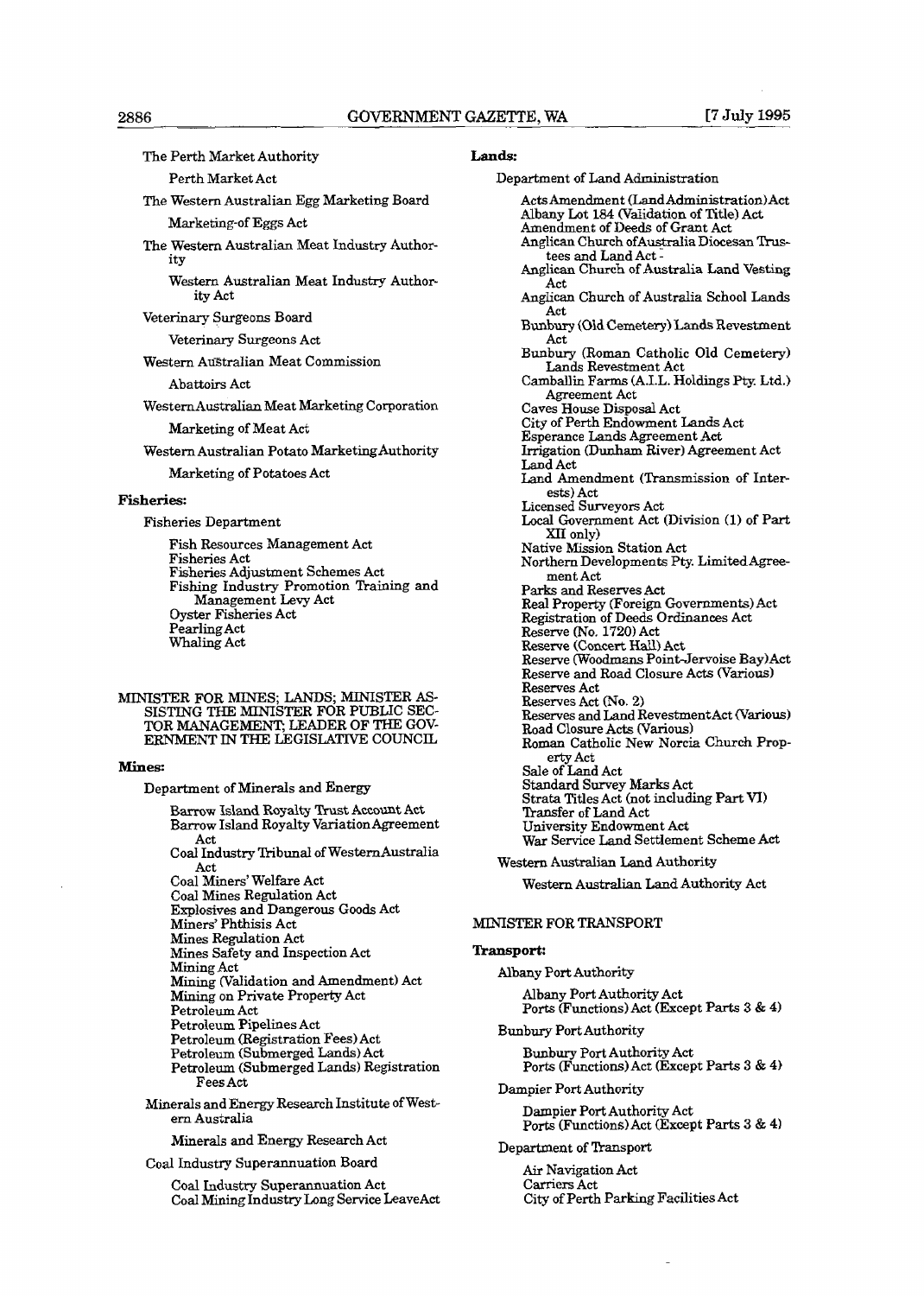Civil Aviation (Carriers Liability) Act Damage By Aircraft Act **Eastern** Goldfields Transport Board **Act**  Harbours and Jetties Act Jetties Act Lights (Navigation Protection) Act Marine and Harbours Act Marine Navigational **Aids** Act Pilots Limitation of Liability Act Pollution of Waters by Oil and Noxious Substances Act Ports (Functions) Act (Parts 3 & **4)**  Sea- Carriage of Goods Act Shipping and Pilotage Act **Taxi** Act Transport Co-ordination Act Unleaded Petrol Act Western Australian Marine Act Western Australian Marine (Sea Dumping) Act

Esperance Port Authority

Esperance Port Authority Act Esperance Port Authority Lands Act Port (Functions) Act (Except Parts 3 & 4)

Fremantle Port Authority

Fremantle Harbour Works and Tramways Act

Fremantle Port Authority Act Port (Functions) Act (Except Parts 3 & 4)

Geraldton Port Authority

Geraldton Port Authority Act Port (Functions) Act (Except Parts 3 & 4)

**Main** Roads Western Australia

Main Roads Act

Metropolitan (Perth) Passenger Transport Trust (Metrobus)

Metropolitan (Perth) Passenger Transport 'Ikust Act

Port Hedland Port Authority

Port Hedland Port Authority Act Port (Functions)Act (Except Parts 3 & 4)

The Western Australian Government Railways Commission (Westrail)

Bellevue-East Northam Railway Discontinuance Act

Bibra Lake-Armadale Railway Discontinuance Act

Bunbury Harbour (East Perth-Bunbury)

Railway Act Bunbury Railway Lands Act

Clackline-Bolgart and Bellevue-East Northam Railway Discontinuance and Land Revestment Act

- Coogee-Kwinana (Deviation) Railway Act Coogee Kwinana Railway Discontinuance
- Act

Coolgardie Railway Discontinuance Act Dongara-Eneabba Railway Act

Government Railways Act

Guildford-Greenough Flats Railway Act

KaIgoorlie-Parkeston Railway Act

Kwinana Loop Railway Act

- **Kwinana-Mundijong-Jmahdale** Railway Act
- Kwinana-Mundijong-Jarrahdale Railway Extension Act
- Lake Lefroy (Coolgardie-Esperance Wharf) Railway Act

Midland Junction-Welshpool Railway Act Midland Railway Act Midland Railway Co. Acquisition Act National RaiI Corporation Agreement Act Pemberton-Northcliffe Tourist Railway Order - 1987 PerthJoondalug Railway Act Perth Regional **&ailway** Act Railway (Bunbury-Boyanup) Discontinuance Revestment and Construction Act Railway (Kalgoorlie-Parkeston) Discontinuance and **Land** Revestment Act Railways (Standard Gauge) ConstructionAct Railway Standardisation Agreement Act Spearwood-Cockburn Cement **Pty. Ltd.** Railway Act Spencers Brook-Northam Railway Extension Act West Kalgoorlie-Lake Lefroy RaiwayAgreement Act West Kambalda Railway Act Western Australian Coastal Shipping Commission (Stateships) Western Australian Coastal Shipping Commission **Act**  MINISTER **FOR** EDUCATION; EMPLOYMENT AND TRALNING; SPORT AND **RECREATION;**  PARLIAMENTARY AND **ELECTORAL AF-**FAIRS **Education:**  Country High School Hostels Authority Country High School Hostels Authority Act Curtin University of Technology Edith Cowan University

Education Department of Western Australia

Education Act Education Service Providers (Full-Fee Overseas **Students)** Registration Act

Murdoch University

Public Education Endowment Trust

Public Education Endowment Trust Act

Secondary Education Authority

Secondary Education Authority Act

The University of Westem Australia

Western Australian Academy of **PerformingArts** 

Education Policy and Coordination Bureau

Acts Amendment **(Student** Guilds and Associations)Act Curtin University of Technology Act Edith Cowan University Act Murdoch University Act University Buildings Act University **Buildmg** Acts **(Various)**  University Colleges Act University Endowment Act University **Medical School Act**  University of Notre Dame Australia **Act**  University of Western Australia **Ad** 

- Voluntary Membership **of** Student Guilds and Associations Act
- Western Australian Office of Non-Government Education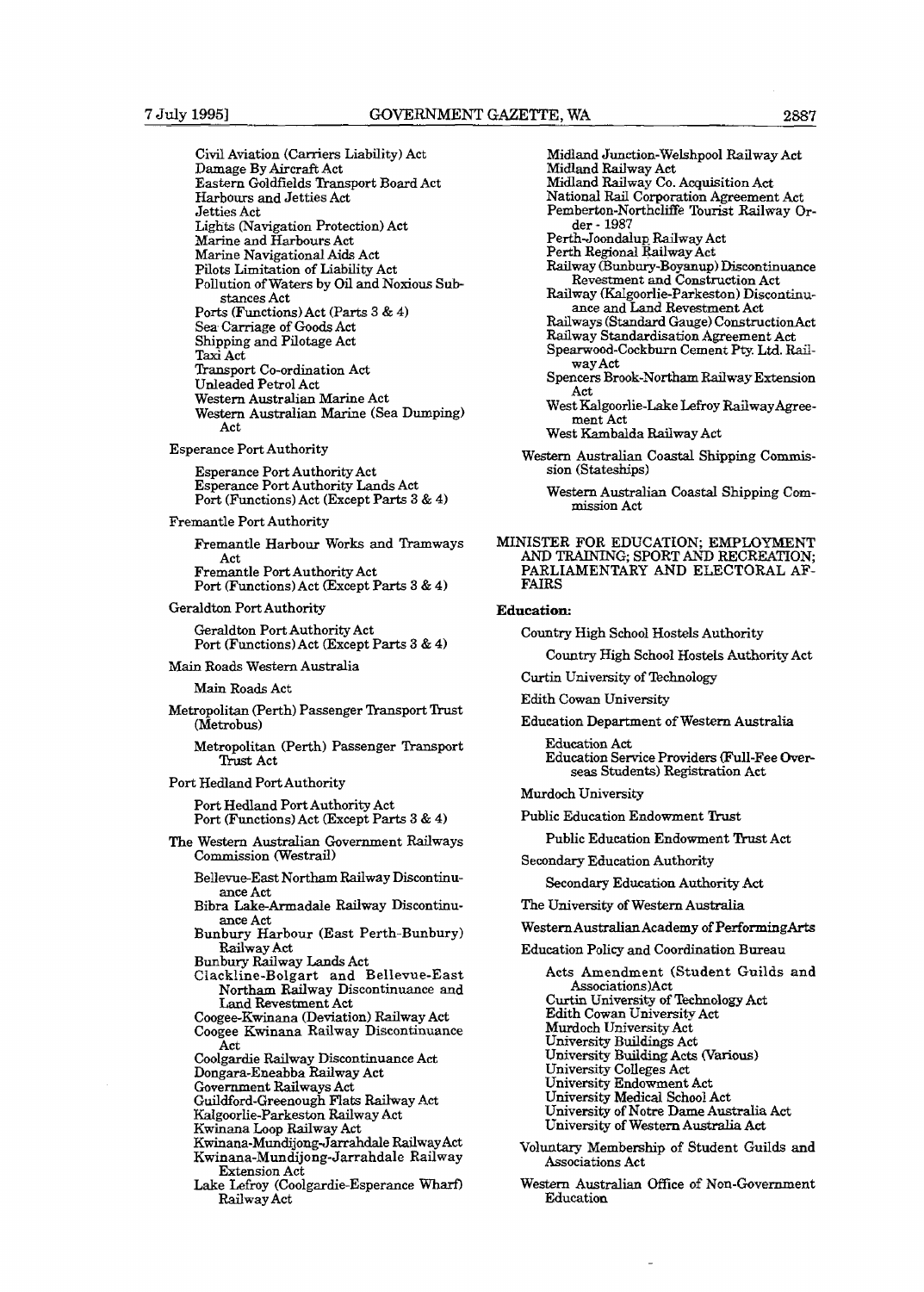### **Employment and Training:**

Western Australian Department of Training

Building and Construction Industry Levy  $\Gamma$ und Building and Construction Industry **Train**ing Fund and Levy Collection Act Hairdressers Registration Act Industrial Training Act

College of Customised Training

Hedland College

Kalgooriie college

#### Karratha College

Pundulmurra College

Colleges Act

State Employment and Skills Development Authority

State Employment and Skills Development Authority Act

#### **Sport and Recreation:**

Ministry of Sport and Recreation

Recreation Camps and Reserves Board

Parks and Reserves Act

Western Australian Boxing Commission

#### Boxing Control Act

Western Australian Sports Centre Trust (Superdrome)

Western Australian Sports Centre Trust Act

#### **Parliamentary and Electoral Affairs**

Members of Parliament (Financial Interests) Act

Western Australian Electoral Commission

Electoral Act Electoral Distribution Act Referendums Act

#### **ATTORNEY** GENERAL, MINISTER FOR JUSTICE; WOMEN'S INTERESTS

#### **Attorney General:**

Ministry of Justice

Administration Act Artificial Conception Act Australia Acts (Request) Act **Bail** Act Censorship **of** Films Act Charitable Trusts Act Choice of Law (Limitation Periods) Act Commercial Arbitration Act Commonwealth Places (Administration of Laws) Act Companies Act Companies (Administration) Act Companies (Application of Laws) Act Companies (Acquisition of Shares) (Application of Laws) Act Companies (Acquisition of Shares) Western Australia) Code Companies **(Western** Australia) **Code**  Companies Take-overs Act

Companies and Securities (Interpretation and Miscellaneous Provisions) Western Australia) Code Companies and Securities (Interpretation and MisceIlaneous Provisions) (Application of **Laws)** Act Constitutional Powers 4Coastal **Waters) Act**  Co-operative and Provident Societies Act Corporations **(Taxing)** Act Corporations Western **Australia)** Act Coroner's **Act Crime** (Serious **and** Repeat Offenders) Sentencing Act Crimes (Confiscation of Profib) Act Crimes (Offences at Sea) Act Criminal Code Criminal Investigation (Extra-Territorial **Of**fences) Act Crown Suits Act Declarations and Attestations Act Director of Public Prosecutions Act Equal Opportunity Act (Part VIII) Escheat 4 & 5 Will **IV** C23 as adopted by 7 Vict No 13 Escheat (Procedure) Act Evidence Act Fatal Accidents Act Foreign Judgments (Reciprocal Enforcement) Act Freedom of Information Act Friendly Societies Act Futures Industry (Application of Laws) Act Guardianship and Administration Act Indecent Publications and Articles Act Inheritance **(Family** and Dependants Provision) Act Interpretation Act Judges' Retirement Act Juries Act Jurisdiction of Courts (Cross-vesting) Act Justices **Act**  Law Reform (Contributory Negligence and Tortfeasors Contribution) Act Law Reform (Miscellaneous Provisions) Act Law Reform (Statute of Frauds) Act Law Reporting Act Law Society Public Purposes Trust Act Legal Practitioners Act Legal Contribution Trust Act Legal Representation of Infants Act Listening Devices Act Marketable Securities Transfer Act Married Women's Property **Act**  Newspaper Libel and Registration Act Occupiers Liability Act Official Prosecutions (Defendants' Costs)Act Off-shore (Application of Laws) Act Partnership Act Property **Law** Act Public Notaries Act Public Trustee Act Recording of Evidence Act Recordings of Proceedings Act Securities Industry Act Securities **Industry (WesternAustralia) Code**  Seaxities **fndustry** (Application of **LawsIAd**  Security Lndustrg **(Release** of Sureties) Act Service and Execution of Process **(Harbours)**  Ordinance Slander of Women Act Solicitor General **Act**  Special Investigation (Coal Contract) **Act**  Suitors **Fund** Act Trustee Ordinance 17 Vict No 10 Trustee Companies Act Trustees Act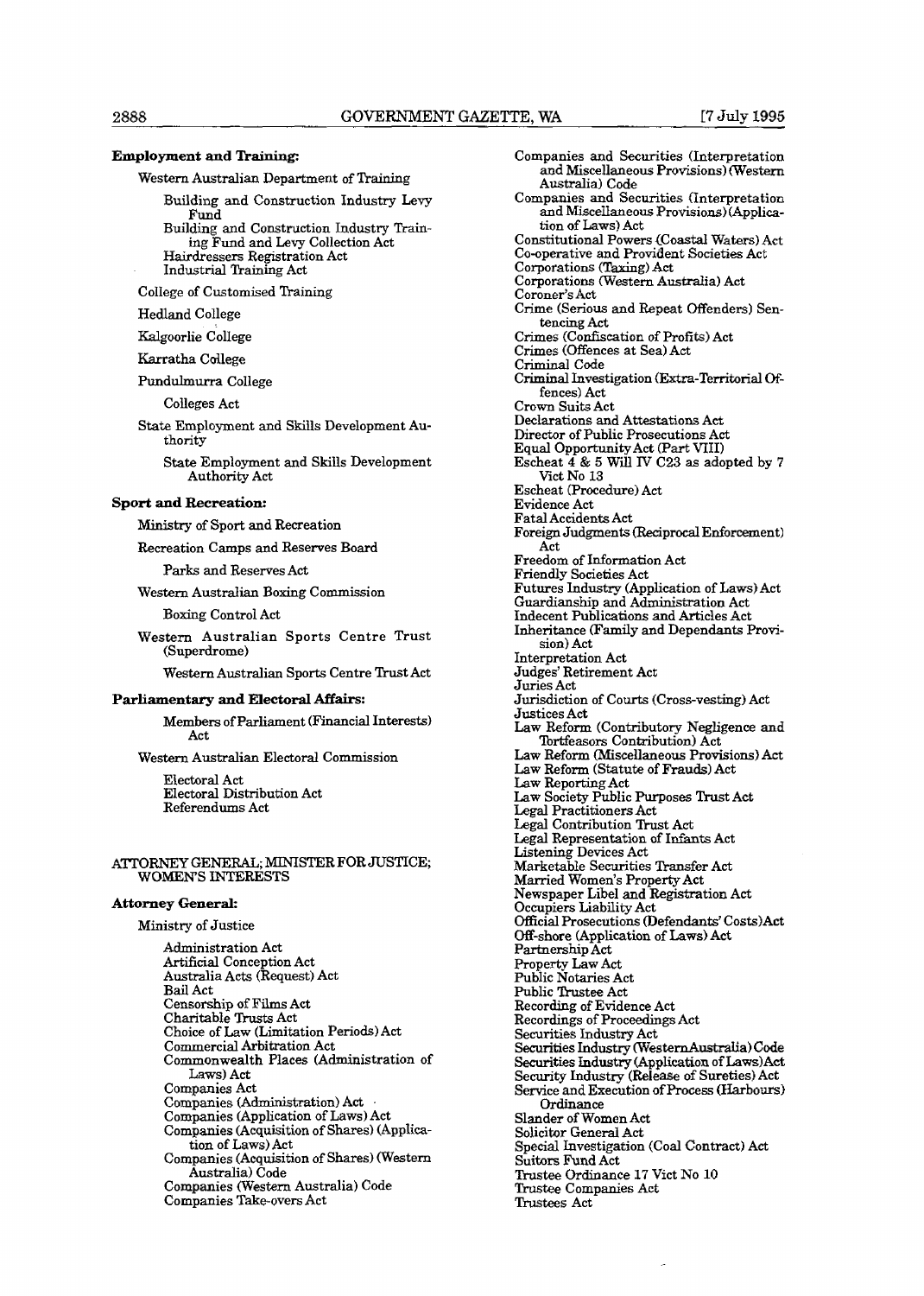Uniting Church in Australia Act Victims of Crime Act Video Tapes Classification Control Act Western Australian Trustee Ltd. (Merger) Act Wills Act Young Offenders Act

Commercial Tribunal of Western Australia

Commercial Tribunal Act

Retirement Villages Disputes Tribunal

Retirement Villages Act (Part **(TV)**  Small Claims Tribunal Small.Claims Tribunals Act Strata Titles Referee Strata Titles Act (Part VI)

Children's Court

Children's Court of Western Australia Act

Commissioner for Equal Opportunity

Equal Opportunity Act **(Parts** I - VII and **X)** 

#### District **Court**

District Court of Western Australia Act

Family Court

Family Court Act Child Support (Adoption of Laws) Act

Law Reform Commission

Law Reform Commission Act

#### **Legal** Aid Commission

**Legal** Aid Commission Act

Magistrates Courts

Local Courts Act Stipendiary Magistrates Act

#### Parole Board

Offenders Community Corrections Act Parole Orders (Transfer) Act Prisoners (Release for Deportation) Act

#### Supreme Court

Supreme Court Act

**Western** Australian Financial Institutions Authority

Financial Institutions (Taxing) Act Financial Institutions (Western Australia)

**Act** 

Western Australian Financial Institutions Authority Act

#### **Justice:**

Age of Majority Act

Anglican Church of Australia Act

- Anglican Church of Australia Constitution Act Anglican Church of Australia **Lands** Act
- Anglican Church ofAustralia (Diocesan Trustees) Act
- Anglican Church of Australia (Northern Diocese) Act

Anglican Church of Australia (Swanleigh Land and Endowments) Act

confederation of Western Australian **Industry** (Inc.) Act

Criminal Injuries Compensation Act Debtors Act

Domicile Act Goldfields Tattersalls **CIub** (Inc.) **Act**  Highways (Liability for **Straying Animals) Act**  Miscellaneous **liepeals** Act Perth **Anglican** Church of Australia Collegiate School Act Perth and Tattersall's Bowling and Recreation Club (Inc.) Act Presbyterian Church Act **~resb-\*rim Church** of Australia Act Reprints Act Restraint of Debtors Act Spent Convictions Act Warehousemen's Liens Act Warrant for Goods Endorsement Act

The Ministry of Justice is the agency principally assisting the Minister for Justice in the administration of the above Acts.

#### **Women's** Interests:

Oflice of Women's Interests

MINISTER FOR FINANCE; RACING AND GAM-ING; MINISTER ASSISTING THE TREAS-URER

#### Finance:

Government Employees Superannuation **Board** 

Government Employees SuperannuationAct Superannuation and Family Benefits Act

MiscelIaneous Services

State Government Insurance Commission (including State Government Insurance Corporation)

Motor Vehicle (Third Party Insurance) Act SGIO Privatisation Act State Government Insurance Commission Act Mine **Workers'** Relief Act

State Taxation Department

Business **Franchise** (Tobacco) Act Death **Duty** Act Death **Duty** Assessment Act Debits Tax Act Debits **Tax** Assessment Act Financial Institutions Duty **Act**  Land Tax Act **Land** Tax Assessment Act Land Tax Relief Act 1991 Land Tax Relief Act 1992 Land Valuation Tribunals Act **Payroll** TaxAct Payroll Tax Assessment **Act**  Stamp Act Taxation (Reciprocal Powers) Act Totalisator Duty Act

Valuer General's **Office** 

#### Valuation of Land Act

Western Australian EXUM Corporation

Western Australian EXIM Corporation Act

Western Australian Development Corporation

Western Australian Development Corporation Act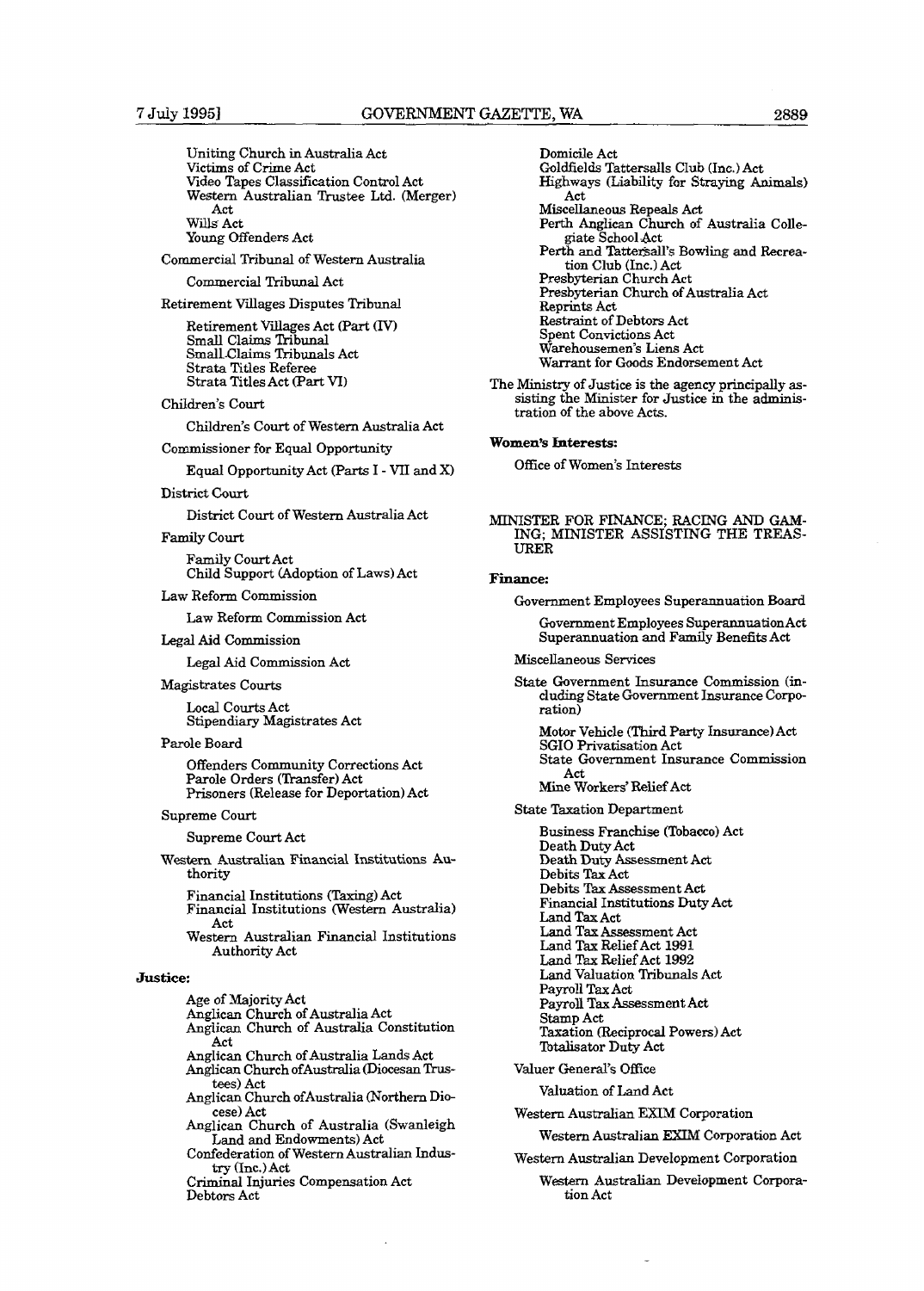#### *Racing* **and Gaming**

Betting Control Board

Betting Control Act

#### **Gaming** Commission of Western Australia

Casino (Burswood Island) Agreement Act Casino Control Act **Earning** Commission Act

#### Liquor Licensing Court

Liquor Licensing Act

#### Lotteries Commission

Lotteries<sup>-</sup>Commission Act

Ofice of Racing and Gaming

Bookmakers Betting Tax Act Gaming and Betting (Contracts and Securities) Act Kalgoorlie and Boulder Racing Clubs Act Kalgoorlie Country Club (Inc.) Act **Racing** Restriction Act 1917 Racing Restriction Act 1927 Western Australian Greyhound **Racing** Association Act Western Australian TrottingAssociation Act Western Australian Turf Club Act WesternAustralian Turf Club (Property)Act

Racecourse Development Trust

Racecourse Development Act

Racing Penalties Appeal Tribunal

**Racing** Penalties (Appeals) Act

Totalisator Agency Board

Totalisator Agency Board Betting Act 'Ibtalisator Agency Board Betting Tax Act

#### MINISTER FOR THE ENVIRONMENT; WATER RESOURCES; THE ARTS; **FAIR** TRADING

#### **The Environment:**

Department of Conservation and Land Management

Conservation and Land Management Act Sandalwood Act Wildlife Conservation Act

Department of Environmental Protection

Environmental Protection Act

Environmental Protection Authority

Forest Production Council

Kings Park Board

Lands and Forest Commission

National Parks **and** Nature ConservationAuthority

Swan River **Trust** 

#### **Swan River Trust Act**

Waterways Commission

Albany Waterways Management Authority Leschenault Inlet Management Authority Peel Inlet Management Authority Waterways Conservation Act Wilson Inlet Management Authority

Zoological Gardens Board

Zoological Gardens Act

#### **Water Resources:**

Bunbury Water Board

Busselton Water Board

Water Authority of Western Australia

Country Areas Water Supply Act Country Tbwns Sewerage Act Land Drainage **Act**  Metropolitan Water Authority Act Metropolitan Water Supply, Sewerage and Drainage Act Metropolitan Water Supply, Sewerage and Drainage Board (Validation) Act Millstream Station Acquisition Act Municipal Water Supply Preservation **Act**  Rates and Charges (Rebates and Deferments) Act Rights in Water and Irrigation **Act**  Water Authority Act Water Boards Act Water Supply Act Water Supply, Sewerage and Drainage **Act** 

Water Resources Council

Western Australian Water Resources Council Act

#### **The** *Arts:*

Department for the Arts

Library and Information Service of Western Australia

Library Board of Western Australia Act

Perth Theatre Trust

Perth Theatre Trust Act

The Art Gallery of Western Australia

Art Gallery Act

Western Australian Film Council (Screen West)

Western Australian Museum

Maritime Archaeology Act Museum Act

#### **Fair Trading:**

Builders Registration Board

Building Disputes Committee

Builders Registration Act

#### Ministry ofFair Trading

Associations Incorporation Act Auction Sales Act **BiUs** of Sale Act Bread Act Business Names Act **Chattel** Securities Act Commercial Tenancy *(Retail Shops)* Agreement Act Companies (Co-operative) Act Consumer Affairs Act Credit Act Credit (Administration) Act Debt Collectors Licensing Act Disposal of Uncollected **Goods** Act Distress for Rent Abolition Act Door to Door Trading Act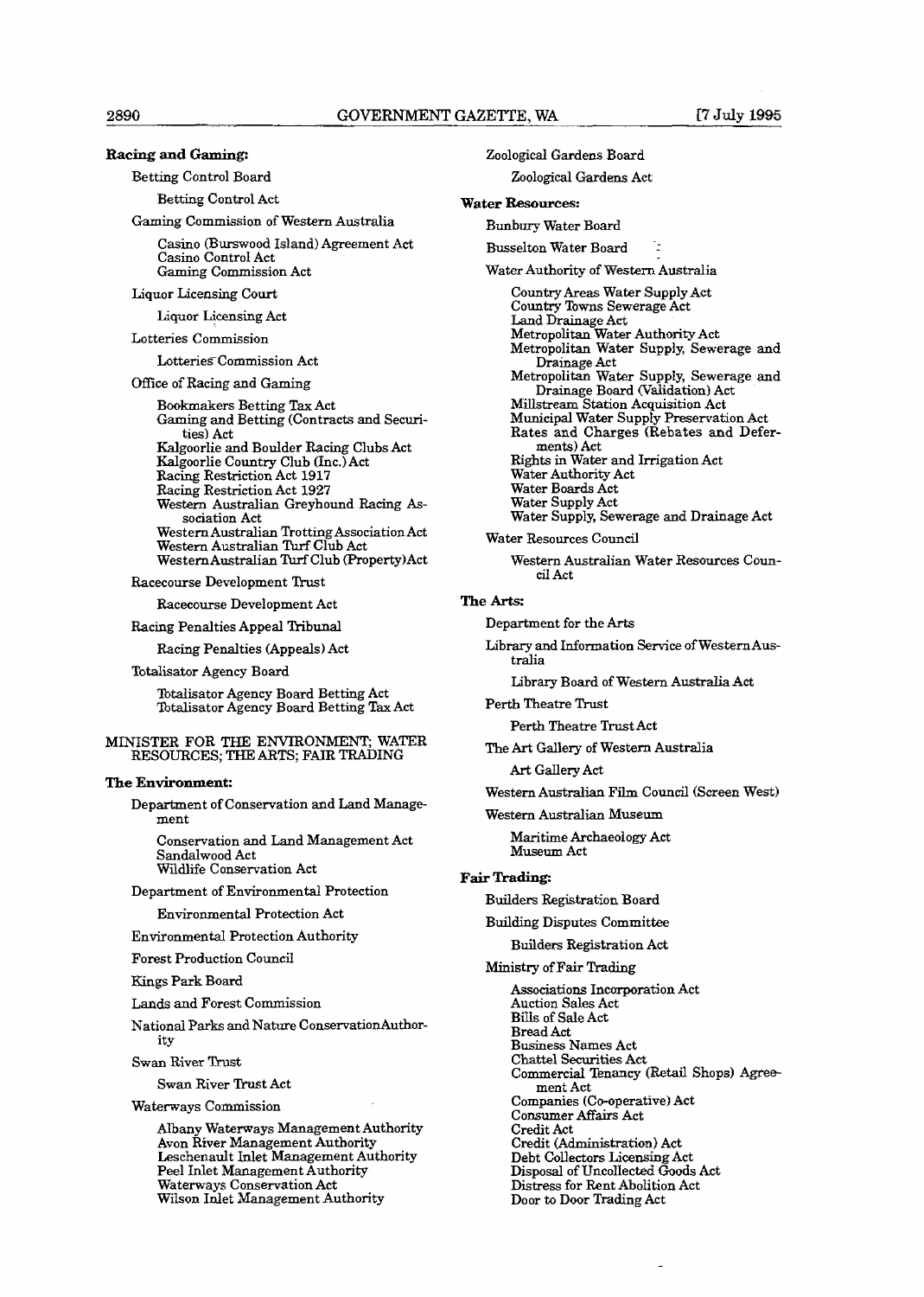Employment Agents Act Fair Trading Act Finance Brokers Control Act Hire Purchase Act Home Building Contracts Act **Land** Valuers Licensing Act Limited Partnerships Act Metric Conversion Act Motor Vehicle Dealers Act Painters' Registration Act Petroleum Products Pricing Act Petroleum Retailers Rights and Liabilities Act Real Estate and Business Agents Act Residential Tenancies Act Retail Trading Hours Act Retirement Villages Act (not including Part  $\mathbf{IV}_{\alpha}$ Sale of Goods Act Sale of Goods (Vienna Convention) Act Settlements Agents Act Sunday Entertainments Act Trading Stamps Act Travel Agents Act Weights and Measures Act Wheat Products (Prices Fixation) Act

Finance Brokers Supervisory Board

Land Valuers Licensing Board

Motor Vehicle Dealers Licensing Board

Painters' Registration Board

Real Estate and Business Agents Supervisory Board

Settlement Agents Supervisory Board

#### MINISTER FOR HEALTH; LABOUR RELATIONS

#### **Health:**

Animal Resources Authority

Animal Resources Authority Act

Health Department of Western Australia

Anatomy Act Animal Resources Authority Act Blood Donation (Limitation of Liability) Act Chiropractors Act Co-opted Medical and Dental Services for the Northern Portion of the State Act Cremation Act Dental Act Dental Prosthetists Act Fluoridation of Public Water Supplies Act Health Act Health Legislation Administration Act Health Services (Quality Improvement) Act Hospital Fund Act Hospitals and Health Services Act Human Reproductive Technology Act Human Tissue and Transplant Act Medical Act Mental Health Act Narrogin Hospital Act Nurses Act Occupational Therapists Registration Act Optical Dispensers Act Optometrists Act Perth Dental Hospital Land Act Pharmacy Act Physiotherapists Act Podiatrists Registration Act Poisons Act

Psychologists Registration Act Public Dental Hospital **Land** Act Queen Elizabeth **I1** Medical **Centre Act**  Radiation Safety **Act**  Tobacco Control Act University Medical School Act University Medical School Teaching Hospitals Act WesternAustrdi& Bush **Nursing** Trust Act Western Australian Alcohol and Drug Authority Alcohol and **Drug** Authority Act **Labour Relations:**  Construction Industry Portable Long Service Leave Payments Board Construction Industry Portable Paid Long Service Leave Act Department of Occupational Health, Safety **and**  Welfare Acts Amendment (Health, Safety and Welfare) Act Occupational Health, Safety and WelfareAct Shearers' Accommodation Act Timber Industry Regulation Act Department of Productivity and Labour Relations ActsAmendment **and** Repeal (Industrial Relations) Act Conspiracy and Protection of Property Act Factories and Shops Act Industrial Relations Act Law Reform (Common Employment) Act Long Service Leave Act Masters and Servants Act **Minimum** Conditions of Employment Act Public and Bank Holidays Act Salaries and **Wages** Freeze Act Temporary Reduction of Remuneration (Senior Public Officers) Act Trade Unions Act Truck Act Workmen's Wages Act Workplace Agreements Act Office of Commissioner of WorkplaceAgreements Department of the Registrar, Western Australian Industrial Relations Commission Workers' Compensation and Rehabilitation Commission (Workcover WA) Employers' Indemnity Policies (Premium Rates) Act Employers' Indemnity Supplementation **Fund** Act Waterfront Workers' (Compensation for Asbestos Related Diseases) Act

Workers' Compensation and Rehabilitation Act

#### MINISTER FOR FAMILYAND CHILDREN'S SERV-ICES; YOUTH; SENIORS

#### **Family and Children's Services:**

Department for **Family** and Children's Services

Adoption Act Child Welfare Act Community Services **Act**  Welfare and Assistance Act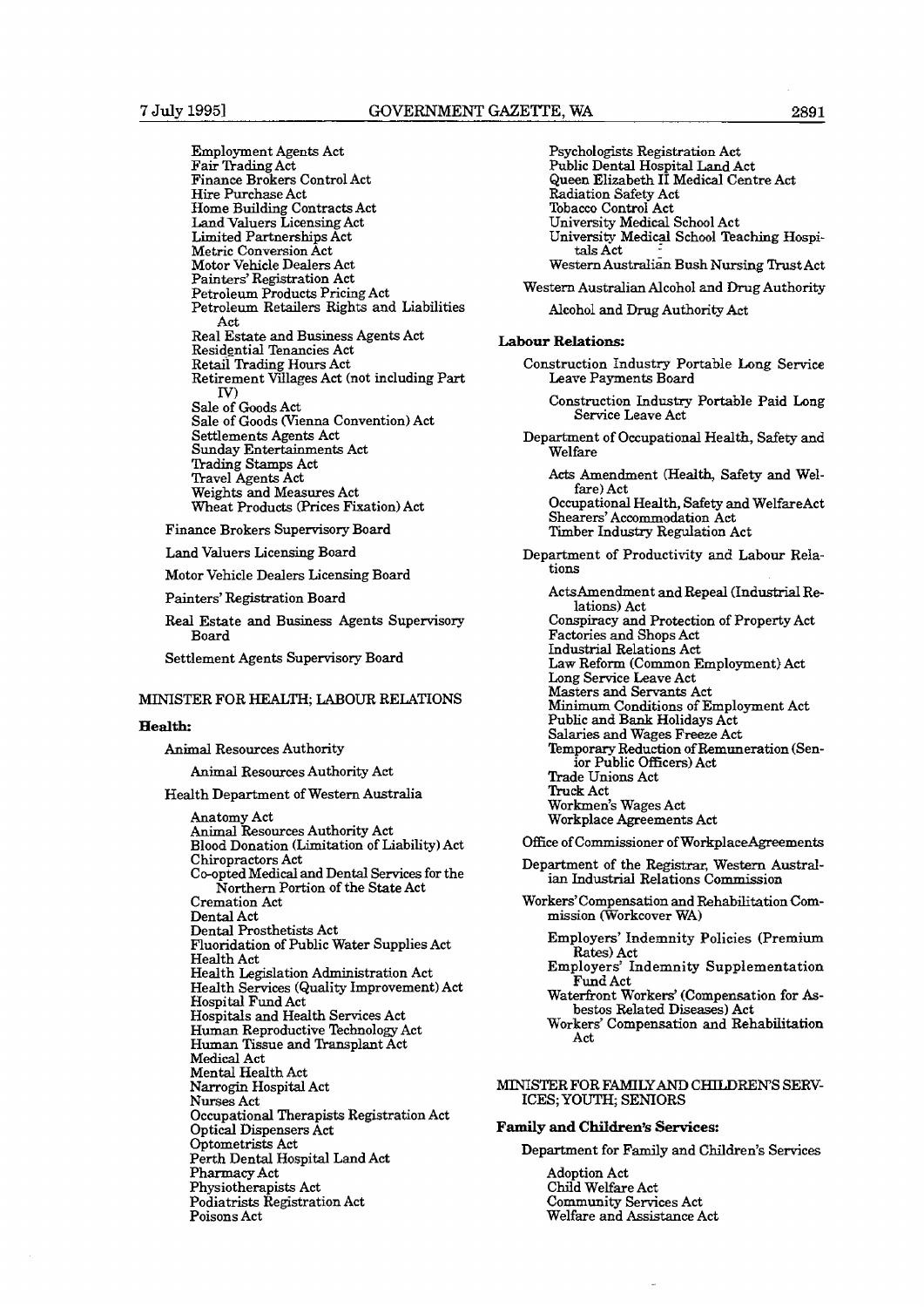### **Youth: Seniors:**

Ofice of Seniors' Interests

#### MINISTER FOR WORKS; SERVICES; DISGBILITY SERVICES; MINISTER ASSISTING THE MIN-ISTER **FOR** JUSTLCE

#### Works:

Building Management Authority

Fremantle Prison Site Act

Western Austfalian Building Management Authority

Architects Act Public Works Act

#### **Services:**

Department of State Services

State Supply Commission

State Supply Commission Act

#### **Disability Services:**

Disability Services Commission

Advisory Council for Disability Services

Disability Services Act

#### **Mhister assisting the Minister for Justice:**

Change of Names Regulation Act Charitable Collections Act Fines Penalties and Infringement Notices Enforcement Act Prisoners (Interstate Transfer) Act Prisons Act Registration of **Births,** Deaths and Marriages Act Registration of Identity of Persons Act Street Collections (Regulation) Act

The Ministry of Justice is the agency principally assisting the Minister assisting the Minister for Justice in the administration of the above Acts.

#### MINISTER FOR PLANNING; HERITAGE

#### Planning:

Ministry of Planning

Western Australian Planning Commission

Forrest Place and City Station Development Act

Metropolitan Regional Improvement TaxAct Metropolitan Region Scheme

Metropolitan Region Scheme (Fremant1e)Act Metropolitan Region Town Planning Scheme Act

Port Kennedy Development Agreement Act Secret Harbour Management Trust Act Western Australian Planning Commission

Act

Western Australian Planning Commission (Amendment and Validation) Act

Tourist Development (Secret Harbour) Agreement Act

Tbwn Planning and Development Act **East** Perth Redevelopment Authority

East **Perth** Redevelopment Act

Subiaco Redevelopment Authority Subiaco Redevelopment Act

#### **Heritage:**

**Office** of the Heritage Council of **Western Australia**  (this Office is **a** division **of** the **Ministry** for Planning)

Heritage of **Western** Australia Act

The National Trust of Australia (W.A.)

National Trust of Australia (W.A.) Act St. Catherine's Hall, Greenough Act

MINISTER FOR POLICE; EMERGENCY SERV-ICES

#### **Police:**

Police Department (including State Emergency Service) Firearms Act

Inquiry Agents **Licensing** Act Listening Devices Act Marine Stores Act Misuse of Drugs Act National CrimeAuthority (State Provisions) Act Pawnbrokers Act Police Act Police Assistance Compensation Act Public Meetings and Processions Act Road Traffic Act Second-hand Dealers Act Security Agents Act Spear-guns Control Act Pawnbrokers and Second-hand Dealers **Act** 

Police Licensing and Services

Motor Vehicle Drivers Instructors Act

Emergency Services:

Bush Fires Board

**Bush** Fires Act

Western Australian Fire Brigades Board

E'ire Brigades Act

Western Australian Fire Brigades Superannuation Board

Fire Brigades Superannuation Act

**Western** Australian State Emergency Sewice

#### MINISTER FOR LOCAL GOVERNMENT; MULTICULTURAL AND ETHNIC AFFAIRS

#### **Local Government:**

Cemetery Boards

Cemeteries **Act** 

Department of Local Government

City ofFremantle and %m **ofEast Fremantle** Tmst **Funds Act** 

City of Perth Restructuring Act

Control of Vehicles (Off-road Areas) Act

Dividing Fences Act

Dog Act

Local GovemmentAct {Other **Than** Division 1 of **Part XII**)

Prevention of Cruelty to Animals Act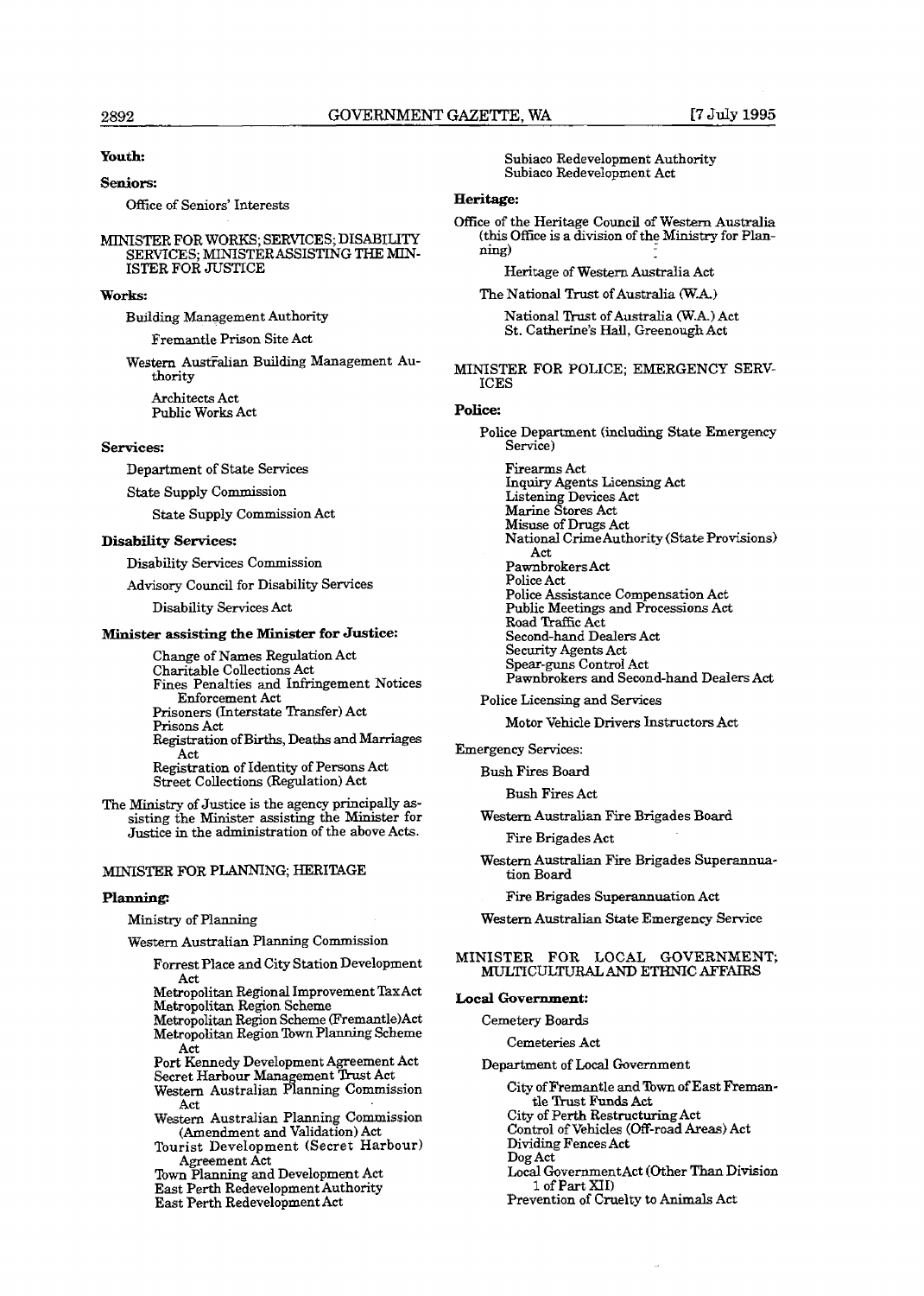Keep Australia Beautiful Council (W.A.)

#### Litter Act

Western Australian Local Government Grants Commission

Local Government Grants Act

#### **Multicultural and Ethnic Affairs:**

Office of Multicultural Interests

MINISTER FOR ABORIGINAZ, **AFFMRS;** HOUS-**ING** 

### **Aboriginal MFairs:**

Aboriginal Advisory Council

Aboriginal Affairs Co-ordinating Committee

Aboriginal Affairs Cultural Materials Committee

Aboriginal Affairs Department

Aboriginal Affairs Planning Authority Act Aboriginal Communities Act Aboriginal Heritage Act

Aborigmal Heritage (hhandoo) **Act Land** (Titles **and** Traditional Usage) Act

### Housing:

Government Employees Housing Authority Gvernment Employees Housing Act

Industrial **and** Commercial Employees Housing Authority

**Industrial** and Commercial Employees Hous**ing** Ad

**Rural** Housing Authority

Rural Housing **(Assistance)** Act

**State** Housing Commission (Homeswest)

**Building** Societies Act Housing Act Housing Agreement (Commonwealth and **State)** Act Housing Loan Guarantee Act **Roads** Agreement Between the **State** Housing Commission and Local Authorities Act State Housing Death Benefit Scheme Act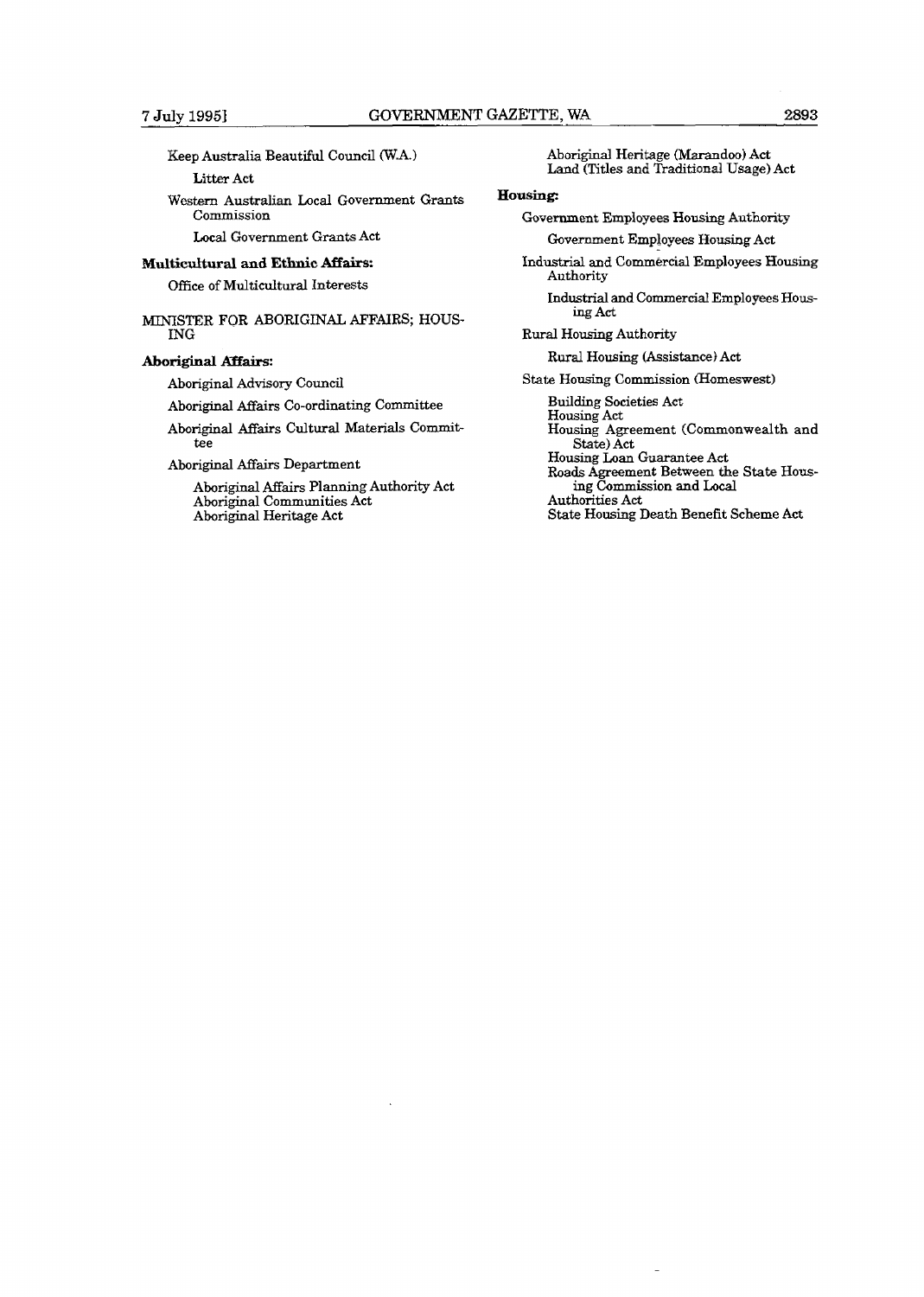$\bar{\mathcal{A}}$ 

 $\ddot{\phantom{a}}$ 

## INDEX

|                                                  | 2886 |
|--------------------------------------------------|------|
| Aboriginal Advisory Council                      | 2893 |
| Aboriginal Affairs Co-ordinating Committee       | 2893 |
| Aboriginal Affairs Cultural Materials Committee  | 2893 |
| Aboriginal Affairs Department                    | 2893 |
| Aboriginal Affairs Planning Authority Act        | 2893 |
|                                                  | 2893 |
| Aboriginal Heritage (Marandoo) Act               | 2893 |
|                                                  | 2893 |
| Acts Amendment (Health, Safety and Welfare) Act  | 2891 |
| Acts Amendment (Land Administration) Act         | 2886 |
| Acts Amendment (Student Guilds and               |      |
|                                                  | 2887 |
| Acts Amendment and Repeal (Industrial            |      |
|                                                  | 2891 |
|                                                  | 2888 |
|                                                  | 2891 |
| Advisory Council for Disability Services         | 2892 |
|                                                  | 2885 |
|                                                  | 2889 |
|                                                  | 2883 |
| Agricultural and Veterinary Chemicals (Taxing)   |      |
| Act                                              | 2885 |
| Agricultural and Veterinary Chemicals (Western   |      |
|                                                  | 2885 |
| Agricultural Produce (Chemical Residues) Act     | 2885 |
|                                                  |      |
|                                                  | 2885 |
|                                                  | 2885 |
| Agriculture and Related Resources Protection Act | 2885 |
|                                                  | 2885 |
| Agriculture Protection Board Act                 | 2885 |
|                                                  | 2886 |
| Albany Hardwood Plantation Agreement Act         | 2884 |
| Albany Lot 184 (Validation of Title) Act         | 2886 |
|                                                  | 2886 |
|                                                  | 2886 |
| Albany Waterways Management Authority            | 2890 |
| Albany Woollen Mills Agreement Act               | 2884 |
|                                                  | 2891 |
| Alteration of Statutory Designations Act         | 2883 |
| Alumina Refinery (Mitchell Plateau) Agreement    |      |
|                                                  | 2884 |
| Alumina Refinery (Pinjarra) Agreement Act        | 2884 |
| Alumina Refinery (Wagerup) Agreement and Acts    |      |
|                                                  | 2884 |
| Alumina Refinery (Worsley) Agreement Act         | 2884 |
| Alumina Refinery Agreement Act                   | 2884 |
| Alumina Refinery Agreements (Alcoa)              |      |
|                                                  | 2884 |
| Amendment of Deeds of Grant Act                  | 2886 |
|                                                  | 2891 |
| Anglican Church of Australia (Diocesan Trustees) |      |
|                                                  | 2889 |
| Anglican Church of Australia (Northern Diocese)  |      |
|                                                  | 2889 |
| Anglican Church of Australia (Swanleigh Land and |      |
|                                                  | 2889 |
| Anglican Church of Australia Act                 | 2889 |
| Anglican Church of Australia Constitution Act    | 2889 |
| Anglican Church of Australia Diocesan Trustees   |      |
|                                                  | 2886 |
| Anglican Church of Australia Land Vesting Act    | 2886 |
| Anglican Church of Australia Lands Act           | 2889 |
| Anglican Church of Australia School Lands Act    | 2886 |
|                                                  |      |

|                                                                           | 2891         |
|---------------------------------------------------------------------------|--------------|
| Animal Resources Authority Act                                            | 2891         |
| Animal Resources Authority Act                                            | 2891         |
|                                                                           | 2883         |
| Appropriation (Consolidated Fund) Act (No. 1)                             | 2883         |
| Appropriation (Consolidated Fund) Act (No. 2)                             | 2883         |
| Appropriation (Consolidated Fund) Act (No. 3)                             | 2883         |
| Appropriation (Consolidated Fund) Act (No. 4)                             | 2883         |
|                                                                           | 2892         |
|                                                                           | 2885         |
| Armorial Bearings Protection Act                                          | 2883         |
|                                                                           | 2890         |
| Artificial Breeding of Stock Act                                          | 2885         |
|                                                                           | 2888         |
|                                                                           | 2890         |
|                                                                           | 2890         |
|                                                                           | 2888         |
| Australia and New Zealand Banking Group Limited                           |              |
|                                                                           | 2883         |
|                                                                           | 2893         |
| Avon River Management Authority                                           | 2890         |
|                                                                           | 2888         |
|                                                                           | 2883         |
|                                                                           | 2883         |
| Barrow Island Royalty Trust Account Act                                   | 2886         |
| Barrow Island Royalty Variation Agreement Act                             | 2886         |
|                                                                           | 2885         |
| Bellevue-East Northam Railway Discontinuance                              |              |
|                                                                           | 2887         |
|                                                                           | 2890         |
|                                                                           | 2890         |
| Bibra Lake-Armadale Railway Discontinuance Act                            | 2887         |
|                                                                           | 2890         |
|                                                                           | 2885         |
| Blood Donation (Limitation of Liability) Act                              | 2891         |
|                                                                           | 2890         |
|                                                                           | 2888         |
|                                                                           | 2890         |
| Broken Hill Proprietary Company Limited                                   |              |
| Agreements (Variation) Act                                                | 2884         |
| Broken Hill Proprietary Company's Integrated<br>Steel Works Agreement Act |              |
| Broken Hill Proprietary Steel Industry Agreement                          | 2884         |
|                                                                           |              |
|                                                                           | 2884<br>2890 |
|                                                                           |              |
| Building and Construction Industry Levy Fund                              | 2890         |
| Building and Construction Industry Training Fund                          | 2888         |
|                                                                           | 2888         |
| Building Disputes Committee                                               | 2890         |
| Building Management Authority                                             | 2892         |
|                                                                           | 2893         |
|                                                                           | 2885         |
| Bunbury (Old Cemetery) Lands Revestment Act                               | 2886         |
| Bunbury (Roman Catholic Old Cemetery) Lands                               |              |
|                                                                           | 2886         |
| Bunbury Harbour (East Perth-Bunbury) Railway                              |              |
|                                                                           | 2887         |
|                                                                           | 2886         |
|                                                                           | 2886         |
|                                                                           | 2887         |
|                                                                           |              |
|                                                                           |              |
|                                                                           | 2890         |
|                                                                           | 2892<br>2892 |

 $\mathbb{Z}$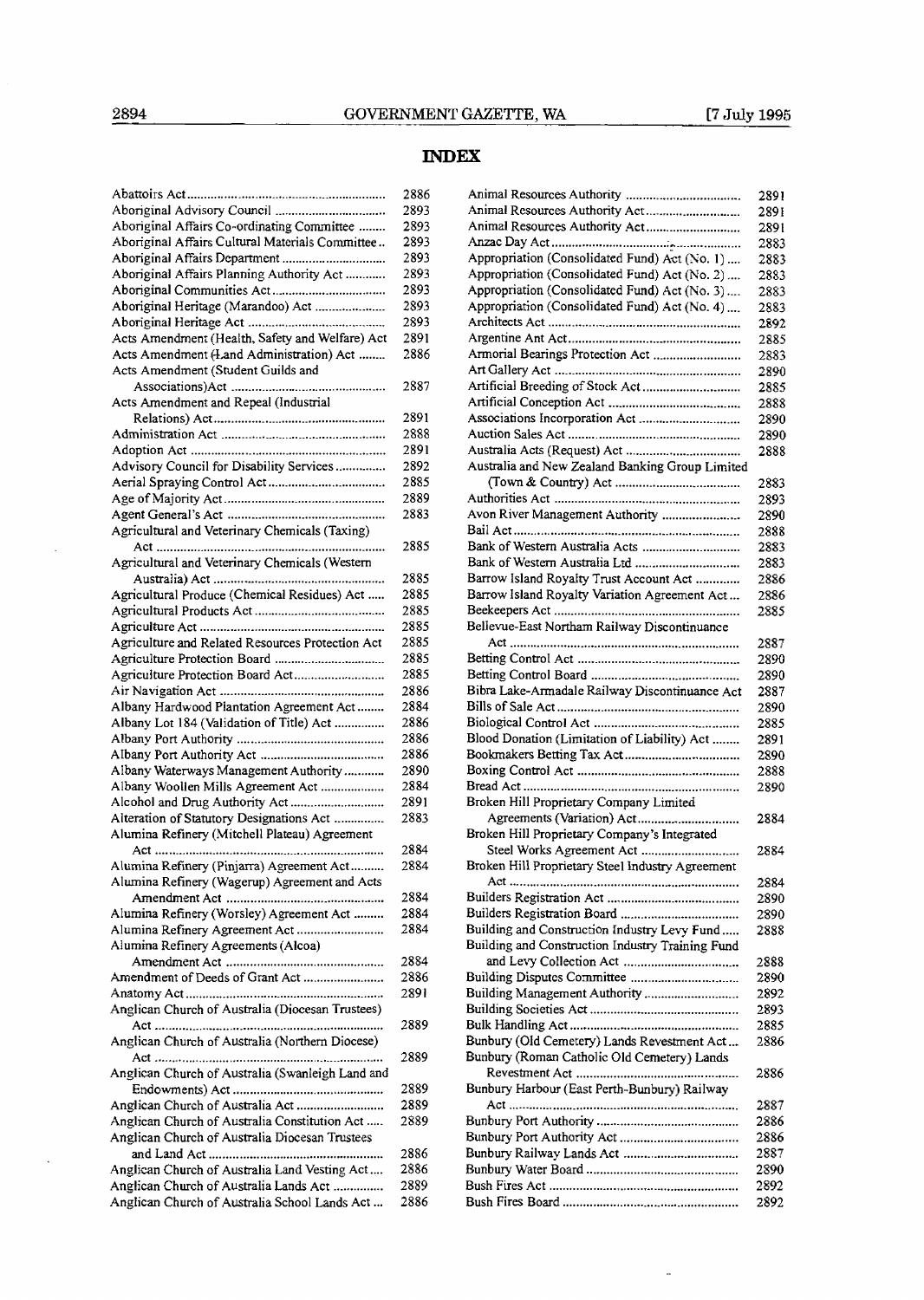$\frac{1}{2}$ 

|                                                 | 2889 |
|-------------------------------------------------|------|
| Business Franchise (Tobacco) Act                | 2890 |
|                                                 | 2890 |
| Camballin Farms (A.I.L. Holdings Pty. Ltd.)     |      |
|                                                 | 2886 |
|                                                 |      |
| Carnarvon Banana Industry (Compensation Trust   |      |
|                                                 | 2885 |
|                                                 | 2886 |
| Casino (Burswood Island) Agreement Act          | 2890 |
|                                                 | 2890 |
| Cattle Industry Compensation Act                | 2885 |
|                                                 | 2886 |
| Cement Works (Cockburn Cement Limited)          |      |
|                                                 | 2884 |
|                                                 | 2892 |
|                                                 | 2892 |
|                                                 |      |
|                                                 | 2888 |
| Change of Names Regulation Act                  | 2892 |
|                                                 | 2892 |
|                                                 | 2888 |
|                                                 | 2890 |
|                                                 | 2885 |
| Child Support (Adoption of Laws) Act            | 2889 |
|                                                 | 2891 |
|                                                 | 2889 |
| Children's Court of Western Australia Act       | 2889 |
|                                                 |      |
|                                                 | 2891 |
| Choice of Law (Limitation Periods) Act          | 2888 |
| City of Fremantle and Town of East Fremantle    |      |
|                                                 | 2892 |
| City of Perth Electricity and Gas Purchase Act  | 2885 |
| City of Perth Endowment Lands Act               | 2886 |
| City of Perth Parking Facilities Act            | 2886 |
| City of Perth Restructuring Act                 | 2892 |
| Civil Aviation (Carriers Liability) Act         | 2887 |
| Clackline-Bolgart and Bellevue-East Northam     |      |
| Railway Discontinuance and Land Revestment      |      |
| Act                                             |      |
|                                                 |      |
|                                                 | 2887 |
| Co-operative and Provident Societies Act        | 2888 |
| Co-operative Bulk Handling Limited              | 2885 |
| Co-opted Medical and Dental Services for the    |      |
| Northern Portion of the State Act               | 2891 |
| Coal Industry Superannuation Act                | 2886 |
|                                                 | 2886 |
| Coal Industry Superannuation Board              |      |
| Coal Industry Tribunal of Western Australia Act | 2886 |
|                                                 | 2886 |
|                                                 | 2886 |
| Coal Mining Industry Long Service Leave Act     | 2886 |
| College of Customised Training                  | 2888 |
|                                                 | 2888 |
| Collie Coal (Griffin) Agreement Act             | 2884 |
| Collie Coal (Western Collieries) Agreement Act  | 2884 |
|                                                 | 2888 |
|                                                 |      |
| Commercial Tenancy (Retail Shops) Agreement     | 2890 |
|                                                 |      |
|                                                 | 2889 |
| Commercial Tribunal of Western Australia        | 2889 |
|                                                 | 2883 |
|                                                 | 2883 |
| Commissioner for Equal Opportunity              | 2889 |
| Commonwealth Places (Administration of Laws)    |      |
|                                                 | 2888 |
|                                                 | 2891 |
| Companies (Acquisition of Shares) (Application  |      |
|                                                 | 2888 |
| Companies (Acquisition of Shares) (Western      | 2888 |

 $\hat{\mathcal{E}}$ 

| Companies (Administration) Act                      | 2888 |
|-----------------------------------------------------|------|
| Companies (Application of Laws) Act                 | 2888 |
| Companies (Co-operative) Act                        | 2890 |
| Companies (Western Australia) Code                  | 2888 |
|                                                     | 2888 |
| Companies and Securities (Interpretation and        |      |
| Miscellaneous Provisions)                           | 2888 |
| Companies and Securities (Interpretation and        |      |
| Miscellaneous Provisions)                           | 2888 |
|                                                     | 2888 |
| Confederation of Western Australian Industry        |      |
|                                                     | 2889 |
|                                                     |      |
| Conservation and Land Management Act                | 2890 |
| Conspiracy and Protection of Property Act           | 2891 |
|                                                     | 2883 |
| Constitution Acts Amendment Act                     | 2883 |
| Constitutional Powers (Coastal Waters) Act          | 2888 |
| Construction Industry Portable Long Service Leave   |      |
|                                                     | 2891 |
| Construction Industry Portable Paid Long Service    |      |
|                                                     | 2891 |
|                                                     | 2890 |
| Control of Vehicles (Off-road Areas) Act            | 2892 |
| Coogee Kwinana Railway Discontinuance Act           | 2887 |
| Coogee-Kwinana (Deviation) Railway Act              | 2887 |
| Coolgardie Railway Discontinuance Act               | 2887 |
|                                                     | 2888 |
|                                                     | 2888 |
| Corporations (Western Australia) Act                | 2888 |
|                                                     |      |
| Country Areas Water Supply Act                      | 2890 |
| Country High School Hostels Authority               | 2887 |
| Country High School Hostels Authority Act           | 2887 |
| Country Towns Sewerage Act                          | 2890 |
|                                                     | 2890 |
|                                                     | 2890 |
|                                                     | 2891 |
| Crime (Serious and Repeat Offenders) Sentencing     |      |
|                                                     | 2888 |
| Crimes (Confiscation of Profits) Act                | 2888 |
|                                                     | 2888 |
|                                                     | 2888 |
| Criminal Injuries Compensation Act                  | 2889 |
| Criminal Investigation (Extra-Territorial Offences) |      |
|                                                     | 2888 |
|                                                     | 2888 |
| Curtin University of Technology                     | 2887 |
| Curtin University of Technology Act                 | 2887 |
|                                                     | 2885 |
| Dairy Industry Authority of Western Australia       | 2885 |
|                                                     | 2887 |
|                                                     |      |
|                                                     | 2886 |
|                                                     | 2886 |
| Dampier Solar Salt Industry Agreement Act           | 2884 |
| Dardanup Pine Log Sawmill Agreement Act             | 2884 |
|                                                     | 2883 |
|                                                     | 2889 |
|                                                     | 2889 |
|                                                     | 2889 |
|                                                     | 2889 |
|                                                     | 2890 |
|                                                     | 2889 |
|                                                     | 2888 |
|                                                     | 2891 |
|                                                     |      |
|                                                     | 2891 |
| Department for Family and Children's Services       | 2891 |
|                                                     | 2890 |

 $\overline{a}$ 

 $\mathcal{L}$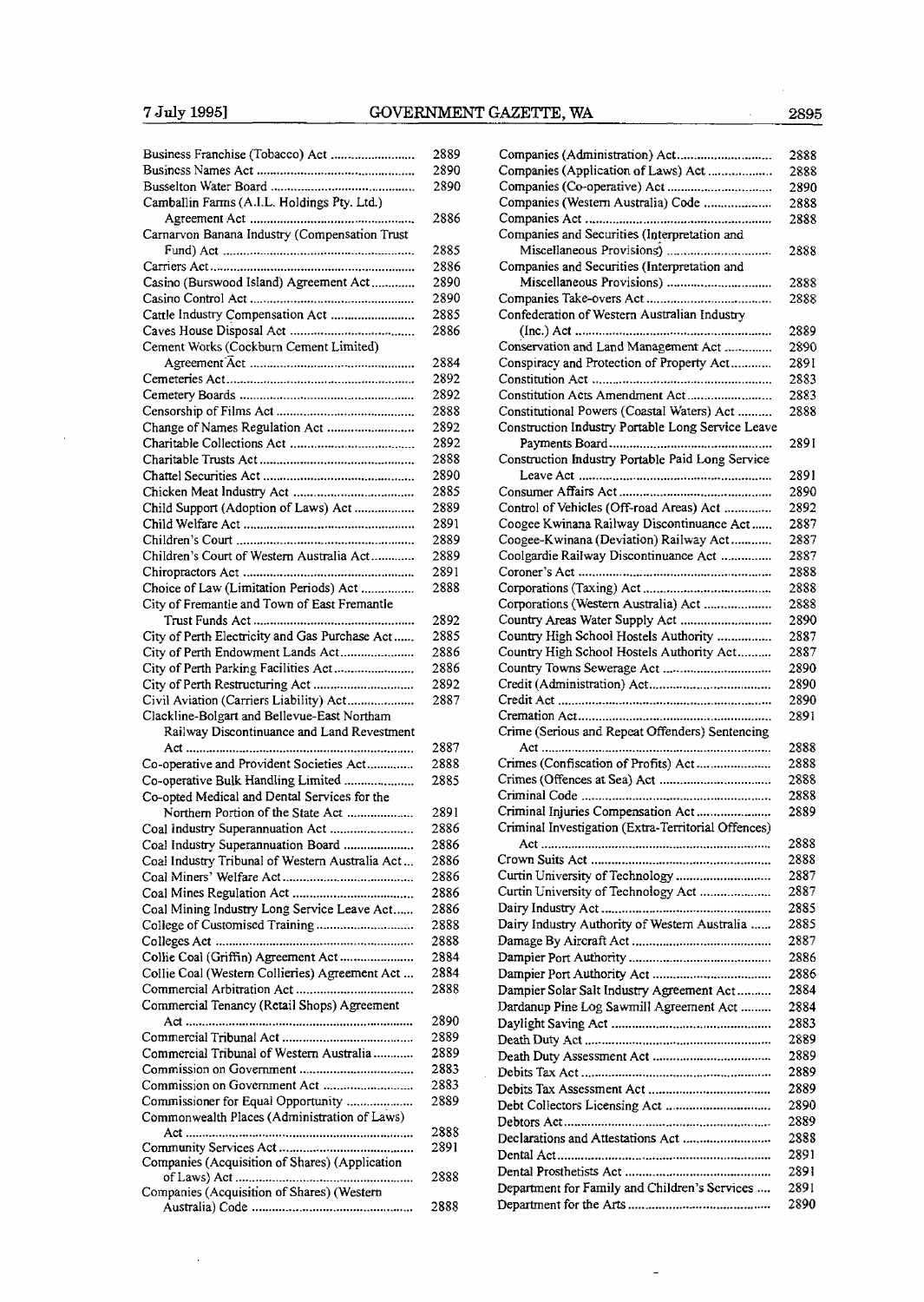|                                                  | 2885 |
|--------------------------------------------------|------|
| Department of Commerce and Trade                 | 2884 |
|                                                  |      |
| Department of Conservation and Land              |      |
|                                                  | 2890 |
| Department of Environmental Protection           | 2890 |
| Department of Land Administration                | 2886 |
| Department of Local Government                   | 2892 |
| Department of Minerals and Energy                | 2886 |
| Department of Occupational Health, Safety and    |      |
|                                                  | 2891 |
| Department of Productivity and Labour Relations. | 2891 |
| Department of Resources Development              | 2884 |
|                                                  | 2892 |
| Department of the Registrar, Western Australian  |      |
|                                                  |      |
| Industrial Relations Commission                  | 2891 |
|                                                  | 2886 |
| Diamond (Argyle Diamond Mines Joint Venture)     |      |
|                                                  | 2884 |
| Director of Public Prosecutions Act              | 2888 |
|                                                  | 2892 |
| Disability Services Commission                   | 2892 |
| Discharged Servicemen's Badges Act               | 2883 |
| Disposal of Uncollected Goods Act                | 2890 |
|                                                  | 2890 |
| Distress for Rent Abolition Act                  |      |
|                                                  | 2889 |
| District Court of Western Australia Act          | 2889 |
|                                                  | 2892 |
|                                                  | 2892 |
|                                                  | 2889 |
| Dongara-Eneabba Railway Act                      | 2887 |
|                                                  | 2890 |
|                                                  | 2885 |
|                                                  | 2885 |
|                                                  | 2892 |
| East Perth Redevelopment Act                     |      |
| East Perth Redevelopment Authority               | 2892 |
| Eastern Goldfields Transport Board Act           | 2887 |
|                                                  | 2887 |
|                                                  | 2887 |
|                                                  | 2887 |
| Education Department of Western Australia        | 2887 |
| Education Policy and Coordination Bureau         | 2887 |
| Education Service Providers (Full-Fee Overseas   |      |
| Students) Registration Act                       | 2887 |
|                                                  | 2883 |
|                                                  | 2888 |
|                                                  |      |
|                                                  | 2888 |
|                                                  | 2885 |
| Electricity Corporation (Western Power)          | 2885 |
|                                                  | 2885 |
| Employers' Indemnity Policies (Premium Rates)    |      |
|                                                  | 2891 |
| Employers' Indemnity Supplementation Fund Act    | 2891 |
|                                                  | 2891 |
|                                                  |      |
|                                                  | 2885 |
| Energy Corporations (Powers) Act                 | 2885 |
| Energy Corporations (Powers) Act                 | 2885 |
| Energy Corporations (Transitional and            |      |
| Consequential Provisions) Act                    | 2885 |
| Environmental Protection Act                     | 2890 |
| Environmental Protection Authority               | 2890 |
| Equal Opportunity Act (Part IX)                  | 2884 |
|                                                  |      |
| Equal Opportunity Act (Part VIII)                | 2888 |
| Equal Opportunity Act (Parts I - VII and X)      | 2889 |
|                                                  | 2888 |
| Escheat 4 & 5 Will IV C23 as adopted by 7 Vict   |      |
|                                                  | 2888 |

| Esperance Lands Agreement Act                     | 2336 |
|---------------------------------------------------|------|
|                                                   | 2887 |
|                                                   | 2887 |
| Esperance Port Authority Lands Act                | 2887 |
| Evaporites (Lake MacLeod) Agreement Act           | 2884 |
|                                                   | 2888 |
|                                                   | 2883 |
|                                                   | 2885 |
|                                                   | 2886 |
| Explosives and Dangerous Goods Act                |      |
|                                                   | 2891 |
|                                                   | 2891 |
|                                                   | 2889 |
|                                                   | 2889 |
|                                                   | 2888 |
|                                                   | 2885 |
|                                                   | 2891 |
| Finance Brokers Supervisory Board                 | 2891 |
| Financial Administration and Audit Act            | 2883 |
|                                                   | 2883 |
|                                                   | 2889 |
| Financial Institutions (Western Australia) Act    | 2889 |
| Financial Institutions Duty Act                   | 2889 |
|                                                   |      |
| Fines Penalties and Infringement Notices          |      |
|                                                   | 2892 |
|                                                   | 2892 |
| Fire Brigades Superannuation Act                  | 2892 |
|                                                   | 2892 |
| Fish Resources Management Act                     | 2886 |
|                                                   | 2886 |
| Fisheries Adjustment Schemes Act                  | 2886 |
|                                                   | 2886 |
| Fishing Industry Promotion Training and           |      |
|                                                   | 2886 |
| Fluoridation of Public Water Supplies Act         | 2891 |
|                                                   |      |
| Foreign Judgments (Reciprocal Enforcement) Act    | 2888 |
|                                                   | 2890 |
| Forrest Place and City Station Development Act    | 2892 |
|                                                   | 2888 |
| Fremantle Electricity Undertaking (Purchase       |      |
|                                                   | 2885 |
| Fremantle Electricity Undertaking Agreement Act   | 2885 |
| Fremantle Gas and Coke Company's Act              | 2885 |
| Fremantle Harbour Works and Tramways Act          | 2887 |
|                                                   | 2887 |
|                                                   | 2887 |
|                                                   | 2892 |
|                                                   | 2888 |
| Fruit Growing Industry (Trust Fund) Act           | 2885 |
| Fuel, Energy and Power Resources Act              | 2885 |
|                                                   |      |
| Futures Industry (Application of Laws) Act        | 2888 |
| Gaming and Betting (Contracts and Securities)     |      |
|                                                   | 2890 |
|                                                   | 2890 |
| Gaming Commission of Western Australia            | 2890 |
|                                                   | 2885 |
|                                                   | 2885 |
|                                                   | 2885 |
|                                                   | 2885 |
|                                                   | 2884 |
| Gascoyne Development Commission                   |      |
| Geraldton Foreshore and Marina Development Act    | 2884 |
|                                                   | 2887 |
|                                                   | 2887 |
| Geraldton Sailors and Soldiers Memorial Institute |      |
|                                                   | 2884 |
|                                                   | 2883 |
|                                                   | 2883 |
|                                                   |      |

 $\frac{1}{\sqrt{2}}$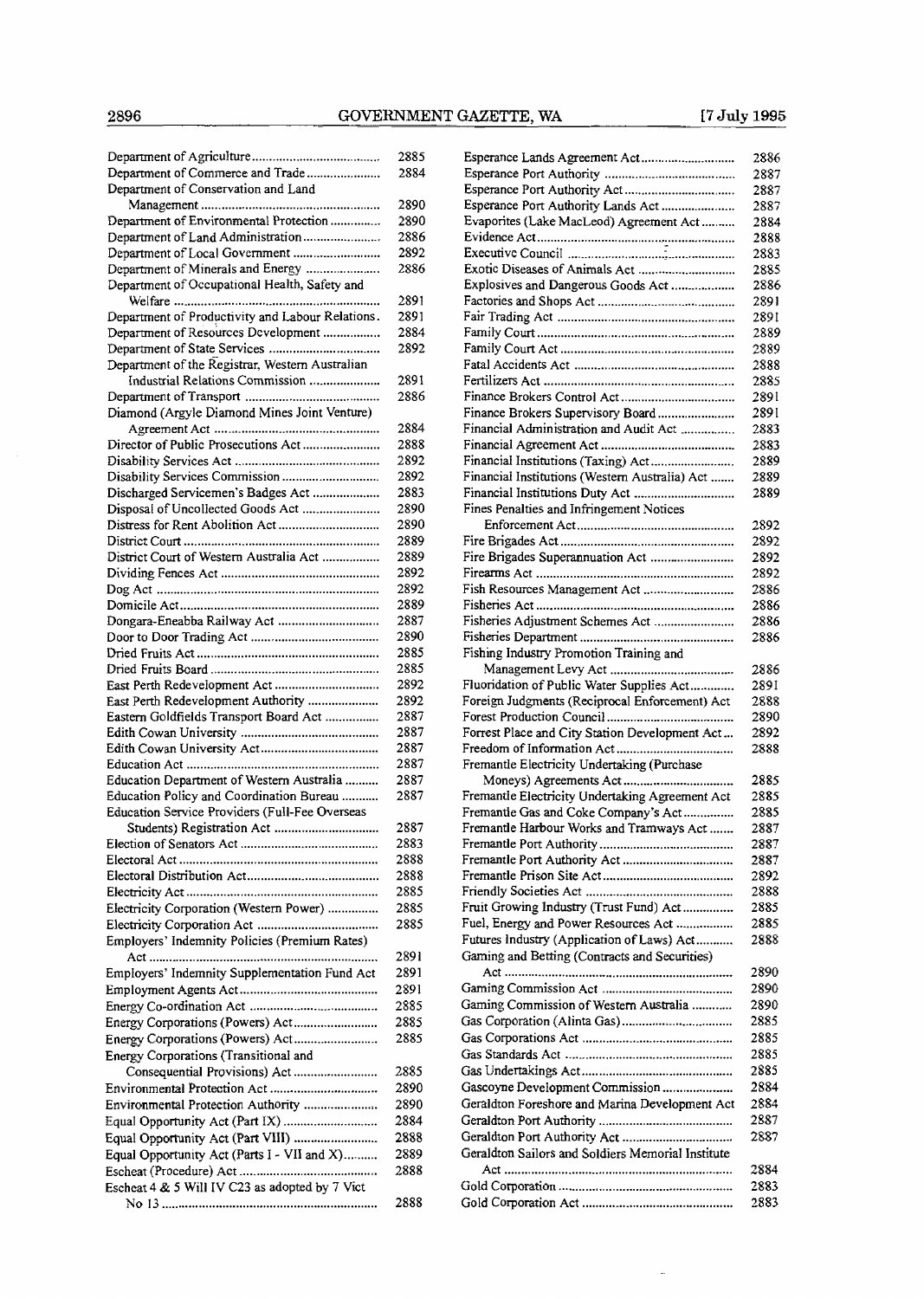| Goldfields Gas Pipeline Agreement Act             | 2884         |
|---------------------------------------------------|--------------|
| Goldfields Tattersalls Club (Inc.) Act            | 2889         |
| Goldfields-Esperance Development Commission       | 2884         |
|                                                   | 2884         |
| Government Employees Housing Act                  | 2893         |
| Government Employees Housing Authority            | 2893         |
| Government Employees Superannuation Act           | 2889         |
| Government Employees Superannuation Board         | 2889         |
|                                                   | 2887         |
|                                                   | 2883         |
|                                                   | 2883         |
|                                                   | 2885         |
| Great Southern Development Commission             | 2884         |
| Guardianship and Administration Act               | 2888         |
| Guildford-Greenough Flats Railway Act             | 2887         |
|                                                   | 2888         |
|                                                   | 2887         |
| Health Department of Western Australia            | 2891         |
|                                                   | 2891<br>2891 |
| Health Legislation Administration Act             |              |
| Health Services (Quality Improvement) Act         | 2891         |
|                                                   | 2888         |
| Herd Improvement Service Act                      | 2885         |
| Herd Improvement Service of Western Australia     | 2885         |
| Heritage of Western Australia Act                 | 2892         |
| Highways (Liability for Straying Animals) Act     | 2889         |
|                                                   | 2891         |
| Home Building Contracts Act                       | 2891         |
| Horticultural Produce Commission Act              | 2885         |
|                                                   | 2891         |
| Hospitals and Health Services Act                 | 2891         |
|                                                   | 2893         |
| Housing Agreement (Commonwealth and State)        |              |
|                                                   | 2893         |
|                                                   | 2893         |
| Human Reproductive Technology Act                 | 2891         |
| Human Tissue and Transplant Act                   | 2891         |
| Indecent Publications and Articles Act            | 2888         |
| Indian Ocean Territories (Administration of Laws) |              |
| .<br>Industrial and Commercial Employees Housing  | 2884         |
| Act                                               |              |
|                                                   | 2893         |
| Industrial and Commercial Employees Housing       |              |
| Industrial Lands (Kwinana) Agreement Act          | 2893         |
|                                                   | 2884         |
| Industrial Lands (Maddington) Agreement Act       | 2884         |
| Industrial Lands CSBP and Farmers Limited         |              |
|                                                   | 2884         |
|                                                   | 2891         |
|                                                   | 2888         |
|                                                   | 2884         |
| Inheritance (Family and Dependants Provision)     |              |
|                                                   | 2888         |
|                                                   | 2892         |
|                                                   | 2888         |
|                                                   | 2884         |
| Iron Ore (Channar Joint Venture) Agreement Act.   | 2884         |
| Iron Ore (Dampier Mining Company Limited)         |              |
|                                                   | 2884         |
| Iron Ore (Goldsworthy-Nimingarra) Agreement       |              |
| Act                                               | 2884         |
| Iron Ore (Hamersley Range) Agreement Act          | 2884         |
| Iron Ore (Hope Downs) Agreement Act               | 2884         |
| Iron Ore (Marillana Creek) Agreement Act          | 2884         |
| Iron Ore (McCamey's Monster) Agreement            |              |
|                                                   | 2884         |

| Iron Ore (Mount Bruce) Agreement Act            | 2884 |
|-------------------------------------------------|------|
| Iron Ore (Mount Goldsworthy) Agreement Act      | 2884 |
| Iron Ore (Mount Newman) Agreement Act           | 2884 |
| Iron Ore (Murchison) Agreement Authorisation    |      |
|                                                 | 2884 |
| Iron Ore (Rhodes Ridge) Agreement Authorisation |      |
|                                                 | 2884 |
| Iron Ore (Robe River) Agreement Act             | 2884 |
| Iron Ore (The Broken Hill Proprietary Company   |      |
|                                                 | 2884 |
| Iron Ore (Wittenoom) Agreement Act              | 2884 |
| Iron Ore Processing (BHP Minerals) Agreement    |      |
|                                                 | 2884 |
| Irrigation (Dunham River) Agreement Act         | 2886 |
|                                                 | 2887 |
|                                                 | 2888 |
| Judges' Salaries and Pensions Act               | 2883 |
|                                                 | 2888 |
| Jurisdiction of Courts (Cross-vesting) Act      | 2888 |
|                                                 | 2888 |
| Kalgoorlie and Boulder Racing Clubs Act         | 2890 |
|                                                 | 2888 |
| Kalgoorlie Country Club (Inc.) Act              | 2890 |
| Kalgoorlie-Parkeston Railway Act                | 2887 |
|                                                 | 2888 |
| Katanning Electricity Supply Undertaking        |      |
|                                                 | 2885 |
| Keep Australia Beautiful Council (W.A.)         | 2893 |
| Kimberley Development Commission                | 2884 |
| Kimberley Water Resources Development Office    | 2885 |
|                                                 | 2890 |
|                                                 |      |
|                                                 | 2887 |
|                                                 |      |
| Kwinana-Mundijong-Jarrahdale Railway Act        | 2887 |
| Kwinana-Mundijong-Jarrahdale Railway Extension  |      |
|                                                 | 2887 |
| Lake Lefroy (Coolgardie-Esperance Wharf)        |      |
|                                                 | 2887 |
| Land (Titles and Traditional Usage) Act         | 2893 |
|                                                 | 2886 |
| Land Amendment (Transmission of Interests) Act. | 2886 |
|                                                 | 2890 |
|                                                 | 2889 |
|                                                 | 2889 |
|                                                 | 2889 |
|                                                 | 2889 |
|                                                 | 2889 |
|                                                 | 2891 |
| Land Valuers Licensing Board                    | 2891 |
| Lands and Forest Commission                     | 2890 |
| Law Reform (Common Employment) Act              | 2891 |
| Law Reform (Contributory Negligence and         |      |
| Tortfeasors Contribution) Act                   | 2888 |
| Law Reform (Miscellaneous Provisions) Act       | 2888 |
| Law Reform (Statute of Frauds) Act              | 2888 |
|                                                 | 2889 |
|                                                 | 2889 |
|                                                 | 2888 |
| Law Society Public Purposes Trust Act           | 2888 |
|                                                 | 2889 |
|                                                 | 2889 |
|                                                 | 2888 |
|                                                 | 2888 |
| Legal Representation of Infants Act             | 2888 |
| Leschenault Inlet Management Authority          | 2890 |
| Leslie Solar Salt Industry Agreement Act        | 2884 |
| Library and Information Service of Western      | 2890 |

 $\omega$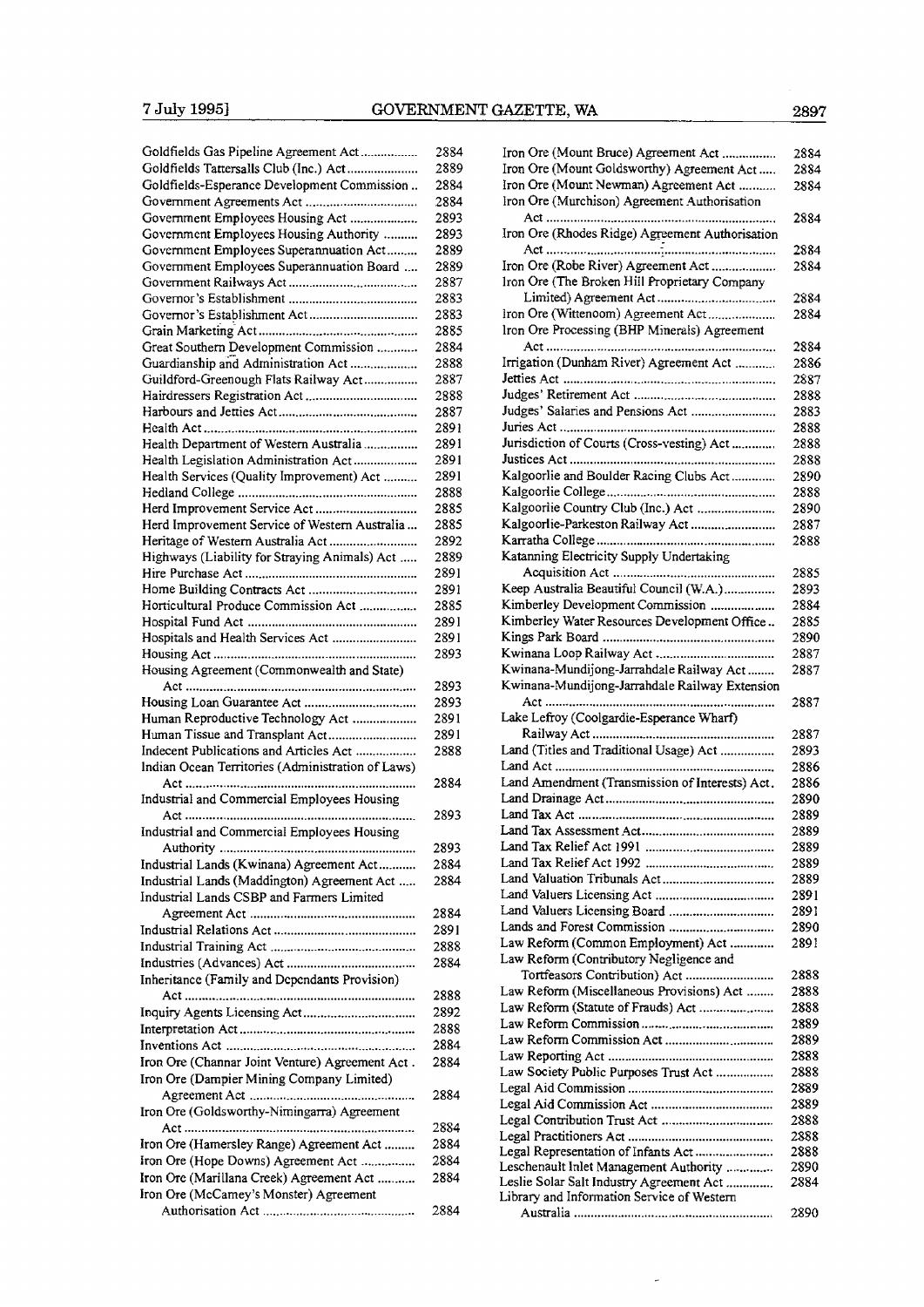| Library Board of Western Australia Act            | 2890 |
|---------------------------------------------------|------|
|                                                   | 2886 |
| Lights (Navigation Protection) Act                | 2887 |
|                                                   | 2883 |
|                                                   | 2891 |
|                                                   | 2885 |
| Liquefied Petroleum Gas Subsidy Act               | 2885 |
|                                                   | 2890 |
|                                                   | 2890 |
|                                                   | 2892 |
|                                                   | 2888 |
|                                                   | 2893 |
|                                                   | 2883 |
| Local Government Act (Division (1) of Part XII    | 2889 |
|                                                   | 2886 |
| Local Government Act (Other Than Division 1 of    |      |
|                                                   | 2892 |
| Local Government Grants Act                       | 2893 |
|                                                   | 2891 |
|                                                   | 2890 |
|                                                   | 2890 |
|                                                   | 2889 |
|                                                   | 2887 |
| Main Roads Western Australia                      | 2887 |
|                                                   | 2887 |
|                                                   | 2887 |
|                                                   | 2892 |
|                                                   | 2890 |
| Marketable Securities Transfer Act                | 2888 |
|                                                   | 2886 |
|                                                   | 2886 |
|                                                   | 2886 |
| Married Women's Property Act                      | 2888 |
|                                                   | 2891 |
|                                                   | 2891 |
| Members of Parliament (Financial Interests) Act   | 2888 |
|                                                   | 2891 |
|                                                   | 2891 |
| Metropolitan (Perth) Passenger Transport Trust    |      |
|                                                   | 2887 |
| Metropolitan (Perth) Passenger Transport Trust    |      |
|                                                   | 2887 |
| Metropolitan Region Scheme                        | 2892 |
| Metropolitan Region Scheme (Fremantle) Act        | 2892 |
| Metropolitan Region Town Planning Scheme Act.     | 2892 |
| Metropolitan Regional Improvement Tax Act         | 2892 |
| Metropolitan Water Authority Act                  | 2890 |
| Metropolitan Water Supply, Sewerage and           |      |
| .                                                 | 2890 |
| Metropolitan Water Supply, Sewerage and           |      |
| Drainage Board (Validation) Act                   | 2890 |
| Mid-West Development Commission                   | 2884 |
| Midland Junction-Welshpool Railway Act            | 2887 |
|                                                   | 2887 |
| Midland Railway Co. Acquisition Act               | 2887 |
| Millstream Station Acquisition Act                | 2890 |
|                                                   | 2889 |
| Mineral Sands (Allied Eneabba) Agreement          |      |
|                                                   | 2885 |
| Mineral Sands (Cooljarloo) Mining and Processing  |      |
|                                                   | 2885 |
| Mineral Sands (Eneabba) Agreement Act             | 2885 |
| Minerals and Energy Research Act                  | 2886 |
| Minerals and Energy Research Institute of Western |      |
|                                                   | 2886 |

|                                                        | 2886 |
|--------------------------------------------------------|------|
|                                                        | 2886 |
| Mines Safety and Inspection Act                        | 2886 |
|                                                        |      |
| Minimum Conditions of Employment Act                   | 2891 |
| Mining (Validation and Amendment) Act                  | 2886 |
|                                                        | 2886 |
|                                                        | 2886 |
|                                                        | 2890 |
|                                                        |      |
|                                                        | 2888 |
|                                                        | 2892 |
| Ministry of Sport and Recreation                       | 2888 |
| Ministry of the Premier and Cabinet                    | 2883 |
|                                                        |      |
|                                                        | 2889 |
|                                                        | 2889 |
|                                                        | 2892 |
| Morley Shopping Centre Redevelopment                   |      |
|                                                        |      |
|                                                        | 2884 |
| Motor Vehicle (Third Party Insurance) Act              | 2889 |
|                                                        | 2891 |
| Motor Vehicle Dealers Licensing Board                  | 2891 |
|                                                        | 2892 |
| Motor Vehicle Drivers Instructors Act                  |      |
| Municipal Water Supply Preservation Act                | 2890 |
|                                                        | 2887 |
|                                                        | 2887 |
|                                                        | 2890 |
|                                                        |      |
|                                                        | 2891 |
| National Crime Authority (State Provisions) Act        | 2892 |
| National Parks and Nature Conservation Authority       | 2890 |
| National Rail Corporation Agreement Act                | 2887 |
|                                                        |      |
| National Trust of Australia (W.A.) Act                 | 2892 |
|                                                        | 2886 |
|                                                        |      |
|                                                        | 2888 |
| Newspaper Libel and Registration Act                   |      |
|                                                        | 2885 |
| Nickel Refinery (Western Mining Corporation            |      |
|                                                        | 2885 |
|                                                        |      |
| North West Gas Development (Woodside)                  |      |
|                                                        | 2885 |
| Northern Developments Pty. Limited Agreement           |      |
|                                                        | 2886 |
| Northern Mining Corporation (Acquisition) Act          |      |
|                                                        | 2884 |
|                                                        |      |
| Nuclear Activities Regulation Act                      | 2885 |
| <b>Nurses Act</b><br>--------------------------------- | 2891 |
| Occupational Health, Safety and Welfare Act            | 2891 |
| Occupational Therapists Registration Act               | 2891 |
|                                                        | 2888 |
|                                                        |      |
| Off-shore (Application of Laws) Act                    | 2888 |
| Offenders Community Corrections Act                    | 2889 |
| Office of Commissioner of Workplace Agreements         | 2891 |
|                                                        |      |
| Office of Director of Equal Opportunity in Public      |      |
|                                                        | 2884 |
|                                                        | 2885 |
| Office of Multicultural Interests                      | 2893 |
|                                                        | 2890 |
|                                                        |      |
|                                                        | 2892 |
|                                                        | 2883 |
|                                                        | 2889 |
|                                                        | 2883 |
| Official Corruption Commission                         |      |
| Official Corruption Commission Act                     | 2883 |
| Official Prosecutions (Defendants' Costs) Act          | 2888 |
| Oil Refinery (Kwinana) Agreement Act                   | 2885 |
|                                                        | 2885 |
| Onslow Solar Salt Agreement Act                        |      |
|                                                        | 2891 |
|                                                        | 2891 |
| Ord River Dam Catchment Area (Straying Cattle)         | 2885 |

 $\hat{\mathcal{A}}$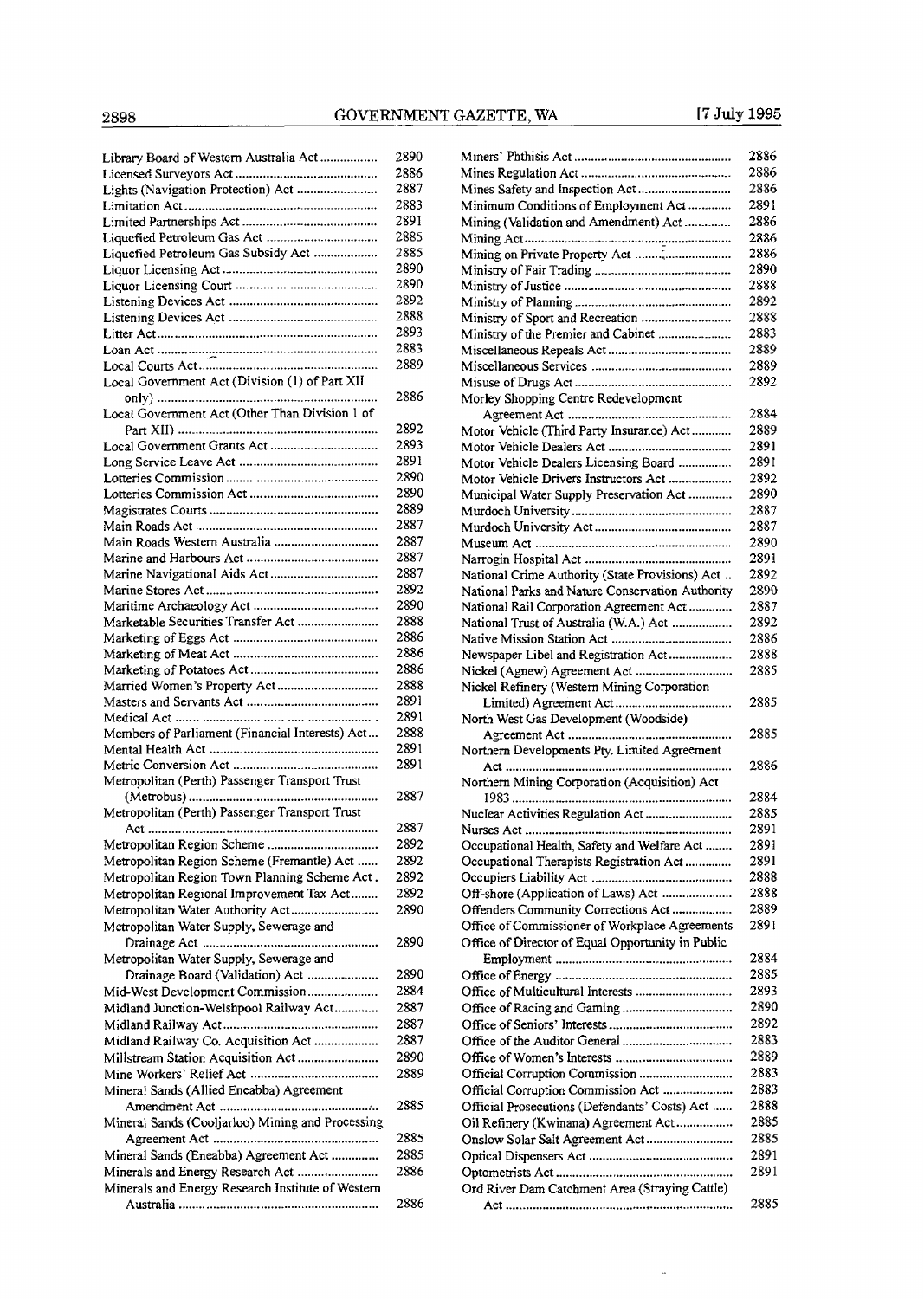| Ord River Hydro Energy Project Agreement Act        | 2885         |
|-----------------------------------------------------|--------------|
|                                                     | 2886         |
|                                                     | 2891         |
|                                                     | 2891         |
|                                                     | 2885         |
|                                                     | 2886         |
|                                                     | 2888         |
| Parliamentary and Electorate Staff (Employment)     |              |
|                                                     | 2883         |
| Parliamentary Commissioner Act                      | 2883         |
| Parliamentary Commissioner for Administrative       | 2883         |
|                                                     | 2883         |
| Parliamentary Superannuation Act                    | 2883         |
| Parliamentary Superannuation Board                  | 2883         |
|                                                     | 2889         |
|                                                     | 2889         |
|                                                     | 2888         |
|                                                     | 2892         |
| Pawnbrokers and Second-hand Dealers Act             | 2892         |
|                                                     | 2889         |
|                                                     | 2889         |
|                                                     | 2886         |
| Peel Development Commission                         | 2884         |
| Peel Inlet Management Authority                     | 2890         |
| Pemberton-Northcliffe Tourist Railway Order -       |              |
|                                                     | 2887         |
| Perth and Tattersall's Bowling and Recreation       |              |
|                                                     | 2889         |
| Perth Anglican Church of Australia Collegiate       |              |
|                                                     | 2889         |
| Perth Dental Hospital Land Act                      | 2891         |
| Perth International Centre for Application of Solar |              |
|                                                     |              |
|                                                     | 2884         |
| Perth International Centre for Application of Solar |              |
|                                                     | 2884         |
|                                                     | 2886         |
|                                                     | 2887         |
|                                                     | 2890         |
|                                                     | 2890<br>2887 |
|                                                     | 2886         |
| Petroleum (Registration Fees) Act                   | 2886         |
| Petroleum (Submerged Lands) Act                     |              |
| Petroleum (Submerged Lands) Registration Fees       | 2886         |
|                                                     | 2886         |
|                                                     | 2886         |
|                                                     | 2891         |
|                                                     | 2885         |
| Petroleum Retailers Rights and Liabilities Act      | 2891         |
|                                                     | 2891         |
|                                                     | 2891         |
| Pig Industry Compensation Act                       | 2885         |
| Pigment Factory (Australind) Agreement Act          | 2885         |
| Pilbara Development Commission                      | 2884         |
| Pilbara Energy Project Agreement Act                | 2885         |
| Pilots Limitation of Liability Act                  | 2887         |
|                                                     | 2885         |
|                                                     | 2891<br>2891 |
|                                                     | 2892         |
| Police Assistance Compensation Act                  | 2892         |
| Police Department (including State Emergency        |              |
|                                                     | 2892         |
|                                                     | 2892         |
| Pollution of Waters by Oil and Noxious Substances   | 2887         |

| Port (Functions) Act (Except Parts 3 & 4)        | 2887 |
|--------------------------------------------------|------|
| Port (Functions) Act (Except Parts 3 & 4)        | 2887 |
| Port (Functions) Act (Except Parts 3 & 4)        | 2887 |
| Port (Functions) Act (Except Parts 3 & 4)        | 2887 |
| Port Hedland Port Authority                      | 2887 |
| Port Hediand Port Authority Act                  | 2887 |
| Port Kennedy Development Agreement Act           | 2892 |
| Ports (Functions) Act (Except Parts 3 & 4)       | 2886 |
| Ports (Functions) Act (Except Parts 3 & 4)       | 2886 |
| Ports (Functions) Act (Except Parts 3 & 4)       | 2886 |
|                                                  | 2887 |
| Poseidon Nickel Agreement Act                    | 2885 |
| Potato Growing Industry Trust Fund Act           | 2885 |
| Poultry Industry (Trust Fund) Act                | 2885 |
|                                                  | 2889 |
| Presbyterian Church of Australia Act             | 2889 |
| Prevention of Cruelty to Animals Act             | 2892 |
| Prisoners (Interstate Transfer) Act              | 2892 |
| Prisoners (Release for Deportation) Act          | 2889 |
|                                                  | 2892 |
|                                                  | 2888 |
| Psychologists Registration Act                   | 2891 |
| Public and Bank Holidays Act                     | 2891 |
| Public Authorities (Contributions) Act           | 2883 |
| Public Dental Hospital Land Act                  | 2891 |
| Public Education Endowment Trust                 | 2887 |
| Public Education Endowment Trust Act             | 2887 |
| Public Meetings and Processions Act              | 2892 |
|                                                  | 2888 |
| Public Sector Management Act                     | 2884 |
| Public Sector Standards Commission               | 2884 |
|                                                  | 2888 |
|                                                  | 2892 |
|                                                  | 2888 |
| Queen Elizabeth II Medical Centre Act            | 2891 |
|                                                  | 2883 |
|                                                  | 2890 |
| Racecourse Development Trust                     | 2890 |
| Racing Penalties (Appeals) Act                   | 2890 |
| Racing Penalties Appeal Tribunal                 | 2890 |
|                                                  | 2890 |
|                                                  | 2890 |
|                                                  | 2891 |
| Railway (Bunbury-Boyanup) Discontinuance         |      |
| Revestment and Construction Act                  | 2887 |
| Railway (Kalgoorlie-Parkeston) Discontinuance    |      |
|                                                  | 2887 |
| Railway Standardisation Agreement Act            | 2887 |
| Railways (Standard Gauge) Construction Act       | 2887 |
| Rates and Charges (Rebates and Deferments) Act.  | 2883 |
| Rates and Charges (Rebates and Deferments) Act.  | 2890 |
| Real Estate and Business Agents Act              | 2891 |
| Real Estate and Business Agents Supervisory      |      |
|                                                  | 2891 |
| Real Property (Foreign Governments) Act          | 2886 |
|                                                  | 2888 |
| Recordings of Proceedings Act                    | 2888 |
| Recreation Camps and Reserves Board              | 2888 |
|                                                  | 2888 |
| Regional Development Commissions Act             | 2884 |
| Registration of Births, Deaths and Marriages Act | 2892 |
| Registration of Deeds Ordinances Act             | 2886 |
| Registration of Identity of Persons Act          | 2892 |
|                                                  | 2889 |
|                                                  | 2886 |
|                                                  | 2886 |

 $\ddot{\phantom{a}}$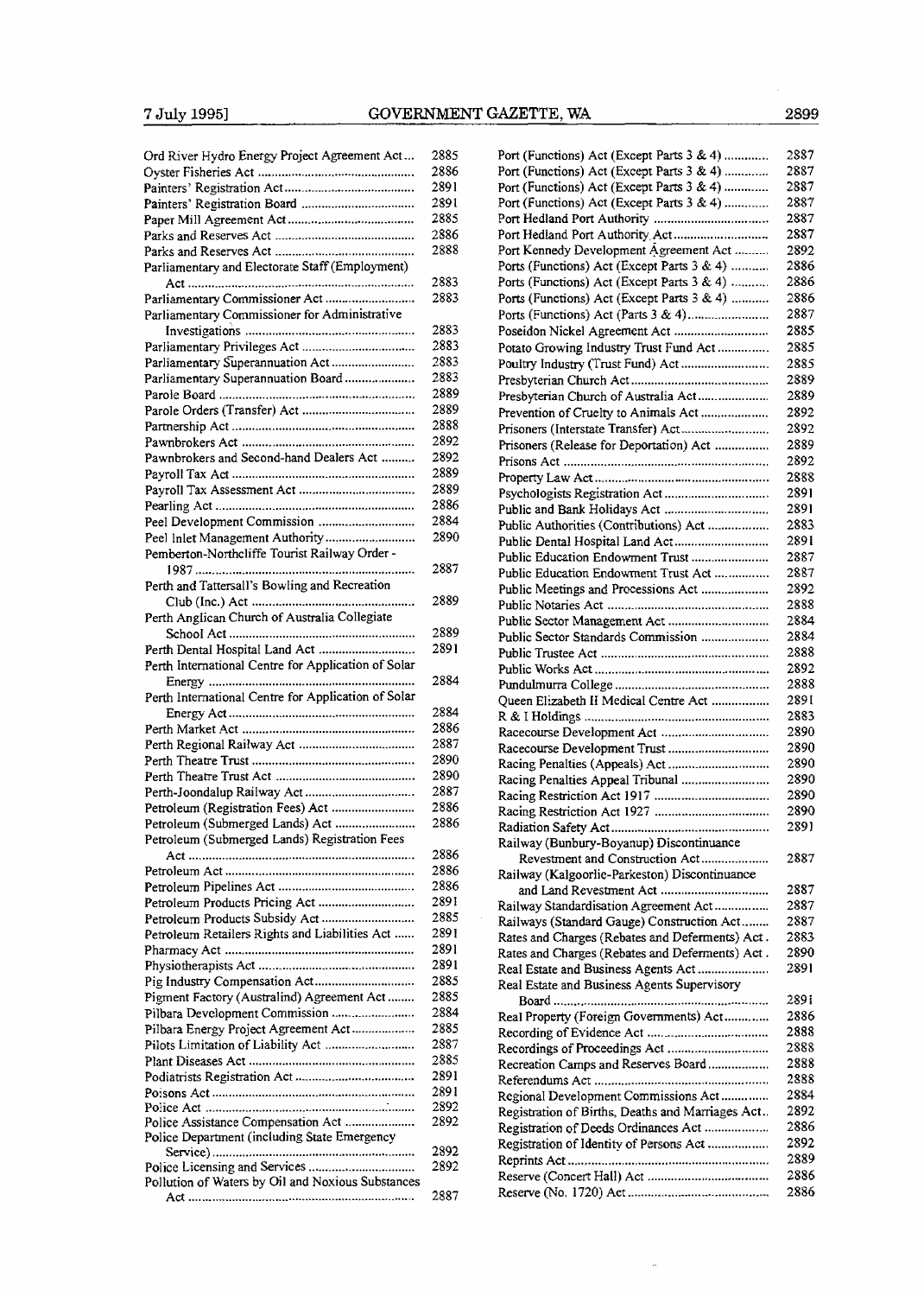| Reserve (Woodmans Point-Jervoise Bay) Act       | 2886 |
|-------------------------------------------------|------|
| Reserve and Road Closure Acts (Various)         | 2886 |
|                                                 | 2886 |
|                                                 | 2886 |
|                                                 |      |
| Reserves and Land Revestment Act (Various)      | 2886 |
|                                                 | 2891 |
|                                                 | 2889 |
|                                                 | 2891 |
| Retirement Villages Act (not including Part IV) | 2891 |
|                                                 |      |
| Retirement Villages Act (Part (IV)              | 2889 |
| Retirement Villages Disputes Tribunal           | 2889 |
| Returned Servicemen's Badges Act                | 2883 |
| Rights in Water and Irrigation Act              | 2890 |
|                                                 |      |
| Road Closure Acts (Various)                     | 2886 |
|                                                 | 2892 |
| Roads Agreement Between the State Housing       |      |
|                                                 | 2893 |
|                                                 |      |
| Roman Catholic New Norcia Church Property Act   | 2886 |
|                                                 | 2884 |
|                                                 | 2884 |
|                                                 | 2885 |
|                                                 | 2885 |
|                                                 |      |
| Royal Commission (Custody of Records) Act       | 2883 |
| Royal Commission Into Commercial Activities of  |      |
|                                                 | 2883 |
|                                                 | 2883 |
|                                                 |      |
| Rural Adjustment and Finance Corporation Act    | 2885 |
| Rural Adjustment and Finance Corporation of     |      |
|                                                 | 2885 |
| Rural Housing (Assistance) Act                  | 2893 |
|                                                 |      |
|                                                 | 2893 |
|                                                 | 2883 |
| Salaries and Allowances Tribunal                | 2883 |
| Salaries and Wages Freeze Act                   | 2891 |
|                                                 |      |
| Sale of Goods (Vienna Convention) Act           | 2891 |
|                                                 | 2891 |
|                                                 | 2886 |
|                                                 | 2890 |
|                                                 | 2887 |
|                                                 |      |
|                                                 | 2892 |
| Secondary Education Authority                   | 2887 |
| Secondary Education Authority Act               | 2887 |
| Secret Harbour Management Trust Act             | 2892 |
|                                                 |      |
| Securities Industry (Application of Laws) Act   | 2888 |
| Securities Industry (Western Australia) Code    | 2888 |
|                                                 | 2888 |
|                                                 | 2892 |
|                                                 |      |
| Security Industry (Release of Sureties) Act     | 2888 |
|                                                 | 2885 |
| Service and Execution of Process (Harbours)     |      |
|                                                 | 2888 |
|                                                 |      |
| Settlement Agents Supervisory Board             | 2891 |
|                                                 | 2891 |
|                                                 | 2889 |
| Shark Bay Solar Salt Industry Agreement Act     | 2885 |
|                                                 |      |
|                                                 | 2891 |
|                                                 | 2887 |
| Silicon (Kemerton) Agreement Act                | 2885 |
| Skeleton Weed and Resistant Grain Insects       |      |
|                                                 |      |
|                                                 | 2885 |
|                                                 | 2888 |
| Small Business Development Corporation          | 2884 |
| Small Business Development Corporation Act      | 2884 |
|                                                 |      |
|                                                 | 2884 |
|                                                 | 2889 |
|                                                 | 2889 |
|                                                 |      |

| Snowy Mountains Engineering Corporation         |              |
|-------------------------------------------------|--------------|
|                                                 | 2885         |
| Soil and Land Conservation Act                  | 2885         |
|                                                 | 2885         |
|                                                 | 2888         |
| South West Development Commission               | 2884         |
|                                                 | 2892         |
| Spearwood-Cockburn Cement Pty. Ltd. Railway     |              |
|                                                 | 2887         |
| Special Investigation (Coal Contract) Act       | 2888         |
| Spencers Brook-Northam Railway Extension Act.   | 2887         |
| St. Catherine's Hall, Greenough Act             | 2889         |
|                                                 | 2892<br>2889 |
|                                                 | 2886         |
| State (Western Australian) Alunite Industry Act | 2885         |
| State Bank of South Australia (Transfer of      |              |
|                                                 | 2883         |
| State Employment and Skills Development         |              |
|                                                 | 2888         |
| State Employment and Skills Development         |              |
|                                                 | 2888         |
| State Energy Commission (Validation) Act        | 2885         |
| State Government Insurance Commission           |              |
| (including State Government Insurance           |              |
|                                                 | 2889         |
| State Government Insurance Commission Act       | 2889         |
| State Housing Commission (Homeswest)            | 2893         |
| State Housing Death Benefit Scheme Act          | 2893         |
|                                                 | 2892         |
| State Supply Commission Act                     | 2892         |
|                                                 | 2889         |
|                                                 | 2883         |
|                                                 | 2889         |
| Stock (Brands and Movement) Act                 | 2885         |
| Stock Diseases (Regulations) Act                | 2885         |
| Strata Titles Act (not including Part VI)       | 2886         |
|                                                 | 2889         |
|                                                 | 2889         |
| Street Collections (Regulation) Act             | 2892         |
|                                                 | 2892         |
| Subiaco Redevelopment Authority                 | 2892         |
|                                                 | 2888         |
|                                                 | 2891         |
| Superannuation and Family Benefits Act          | 2889         |
|                                                 | 2883         |
|                                                 | 2889         |
|                                                 | 2889         |
|                                                 | 2890         |
|                                                 | 2890         |
| Tailings Treatment (Kalgoorlie) Agreement Act   | 2885         |
|                                                 | 2889         |
|                                                 | 2887         |
| Technology and Industry Development Act         | 2884         |
| Temporary Reduction of Remuneration (Senior     |              |
|                                                 | 2891         |
| The Art Gallery of Western Australia            | 2890         |
| The Broken Hill Proprietary Company Limited     |              |
|                                                 | 2884         |
|                                                 | 2885         |
| The National Trust of Australia (W.A.)          | 2892         |
|                                                 | 2886         |
| The University of Western Australia             | 2887         |
| The Western Australian Egg Marketing Board      | 2886         |
| The Western Australian Government Railways      |              |
|                                                 | 2887         |

 $\downarrow$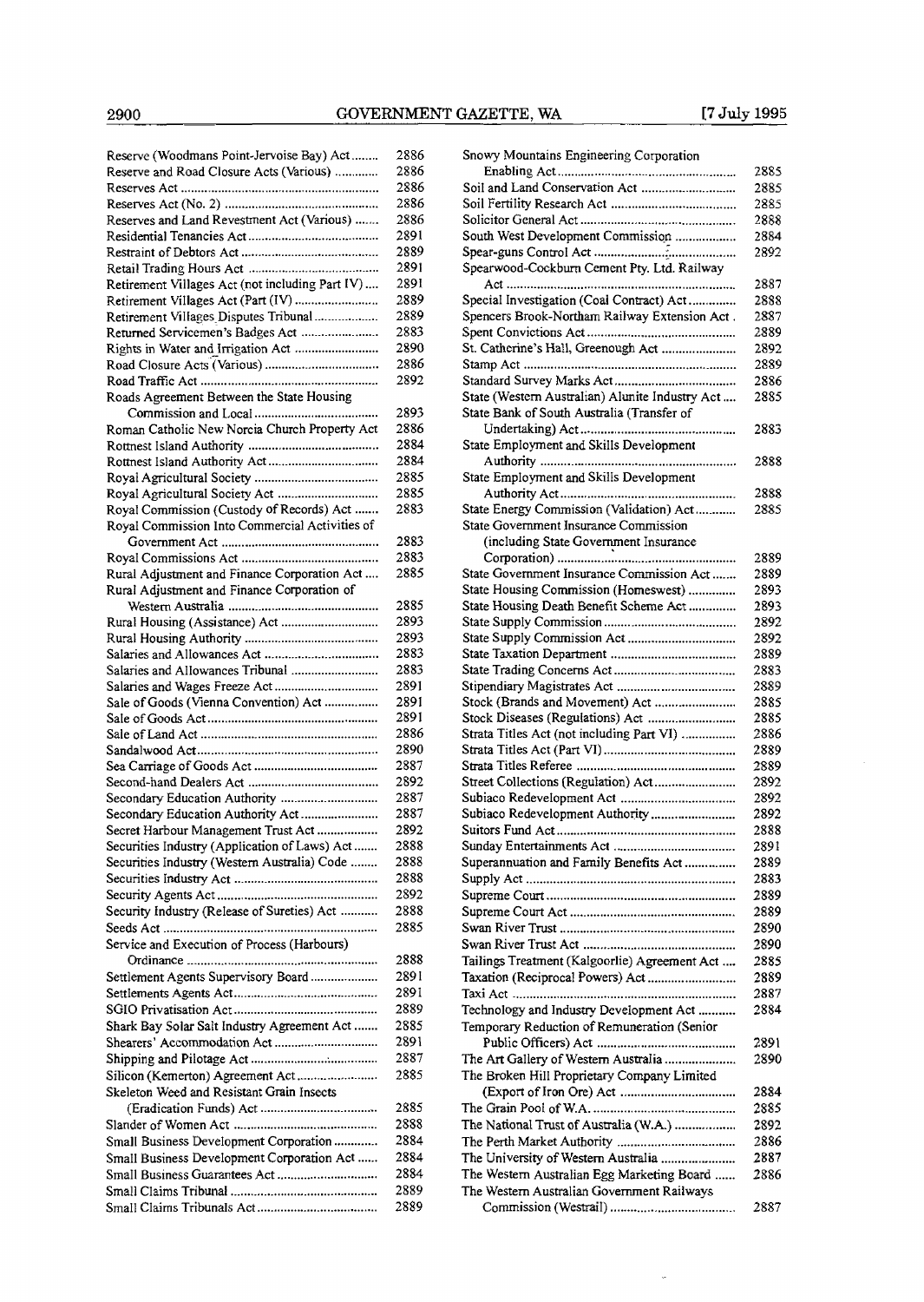| The Western Australian Meat Industry Authority    | 2886 |
|---------------------------------------------------|------|
| Timber Industry Regulation Act                    | 2891 |
|                                                   | 2891 |
|                                                   | 2890 |
| Totalisator Agency Board Betting Act              | 2890 |
| Totalisator Agency Board Betting Tax Act          | 2890 |
|                                                   | 2889 |
| Tourist Development (Secret Harbour) Agreement    |      |
|                                                   | 2892 |
| Town Planning and Development Act                 | 2892 |
|                                                   | 2891 |
|                                                   |      |
|                                                   | 2891 |
|                                                   | 2886 |
|                                                   | 2887 |
|                                                   | 2891 |
| Treasurer's Advance Authorization Act             | 2883 |
|                                                   | 2883 |
|                                                   | 2891 |
|                                                   | 2888 |
| Trustee Ordinance 17 Vict No 10                   | 2888 |
|                                                   | 2888 |
|                                                   | 2883 |
|                                                   | 2883 |
| Uniting Church in Australia Act                   | 2889 |
|                                                   |      |
| University Building Acts (Various)                | 2887 |
|                                                   | 2887 |
|                                                   | 2887 |
|                                                   | 2886 |
|                                                   | 2887 |
| University Medical School Act                     | 2887 |
| University Medical School Act                     | 2891 |
| University Medical School Teaching Hospitals Act  | 2891 |
| University of Notre Dame Australia Act            | 2887 |
| University of Western Australia Act               | 2887 |
|                                                   | 2887 |
| Uranium (Yeelirrie) Agreement Act                 | 2885 |
|                                                   | 2889 |
|                                                   |      |
|                                                   | 2889 |
| Veterinary Preparations and Animal Feeding Stuffs |      |
|                                                   | 2885 |
|                                                   | 2886 |
|                                                   | 2886 |
|                                                   | 2889 |
| Video Tapes Classification Control Act            | 2889 |
| Voluntary Membership of Student Guilds and        |      |
|                                                   | 2887 |
| WAGH Financial Obligations Act                    | 2884 |
| War Service Land Settlement Scheme Act            | 2886 |
|                                                   | 2889 |
| Warrant for Goods Endorsement Act                 | 2889 |
|                                                   | 2890 |
| Water Authority of Western Australia              | 2890 |
|                                                   | 2890 |
|                                                   |      |
|                                                   | 2890 |
|                                                   | 2890 |
| Water Supply, Sewerage and Drainage Act           | 2890 |
| Waterfront Workers' (Compensation for Asbestos    |      |
|                                                   | 2891 |
|                                                   | 2890 |
|                                                   | 2890 |
|                                                   | 2891 |
|                                                   | 2891 |
| Wesply (Dardanup) Agreement Act                   | 2885 |
| West Kalgoorlie-Lake Lefroy Railway Agreement     |      |
|                                                   | 2887 |
|                                                   |      |

|                                                                                             | 2887         |
|---------------------------------------------------------------------------------------------|--------------|
| Western Australian Academy of Performing Arts                                               | 2887         |
| Western Australian Alcohol and Drug Authority                                               | 2891         |
| Western Australian Boxing Commission                                                        | 2888         |
| Western Australian Building Management                                                      |              |
|                                                                                             | 2892         |
|                                                                                             | 2891         |
| Western Australian Coastal Shipping Commission                                              |              |
|                                                                                             | 2887         |
|                                                                                             |              |
|                                                                                             | 2887         |
| Western Australian Department of Training                                                   | 2888         |
| Western Australian Development Corporation                                                  | 2889         |
| Western Australian Development Corporation Act                                              | 2889         |
| Western Australian Electoral Commission                                                     | 2888         |
| Western Australian EXIM Corporation<br>Western Australian EXIM Corporation Act              | 2889         |
| Western Australian Film Council (Screen West)                                               | 2889<br>2890 |
| Western Australian Financial Institutions                                                   |              |
|                                                                                             | 2889         |
| Western Australian Financial Institutions Authority                                         |              |
|                                                                                             | 2889         |
| Western Australian Fire Brigades Board                                                      | 2892         |
| Western Australian Fire Brigades Superannuation                                             |              |
|                                                                                             | 2892         |
| Western Australian Government Holdings                                                      | 2884         |
| Western Australian Greyhound Racing                                                         |              |
|                                                                                             | 2890         |
| Western Australian Land Authority                                                           | 2886         |
| Western Australian Land Authority Act                                                       | 2886         |
| Western Australian Local Government Grants                                                  |              |
|                                                                                             | 2893         |
| Western Australian Marine (Sea Dumping) Act                                                 | 2887         |
| Western Australian Marine Act                                                               | 2887         |
| Western Australian Meat Commission                                                          | 2886         |
| Western Australian Meat Industry Authority Act                                              | 2886         |
| Western Australian Meat Marketing Corporation                                               | 2886         |
|                                                                                             | 2890         |
| Western Australian Office of Non-Government                                                 |              |
|                                                                                             | 2887         |
| Western Australian Planning Commission                                                      | 2892         |
| Western Australian Planning Commission<br>(Amendment and Validation) Act                    |              |
|                                                                                             | 2892         |
| Western Australian Planning Commission Act<br>Western Australian Potato Marketing Authority | 2892<br>2886 |
| Western Australian Products Symbol Act                                                      | 2884         |
| Western Australian Sports Centre Trust                                                      |              |
|                                                                                             | 2888         |
| Western Australian Sports Centre Trust Act                                                  | 2888         |
| Western Australian State Emergency Service                                                  | 2892         |
| Western Australian Tourism Commission                                                       | 2884         |
| Western Australian Tourism Commission Act                                                   | 2884         |
| Western Australian Treasury Corporation                                                     | 2883         |
| Western Australian Treasury Corporation Act                                                 | 2883         |
| Western Australian Trotting Association Act                                                 | 2890         |
| Western Australian Trustee Ltd. (Merger) Act                                                | 2889         |
| Western Australian Turf Club (Property) Act                                                 | 2890         |
| Western Australian Turf Club Act                                                            | 2890         |
| Western Australian Water Resources Council Act.                                             | 2890         |
| Western Mining Corporation Limited (Throssell                                               |              |
|                                                                                             | 2885         |
|                                                                                             | 2886         |
|                                                                                             | 2885         |
| Wheat Products (Prices Fixation) Act                                                        | 2891         |
| Wheatbelt Development Commission                                                            | 2884         |
|                                                                                             | 2885         |

 $\omega$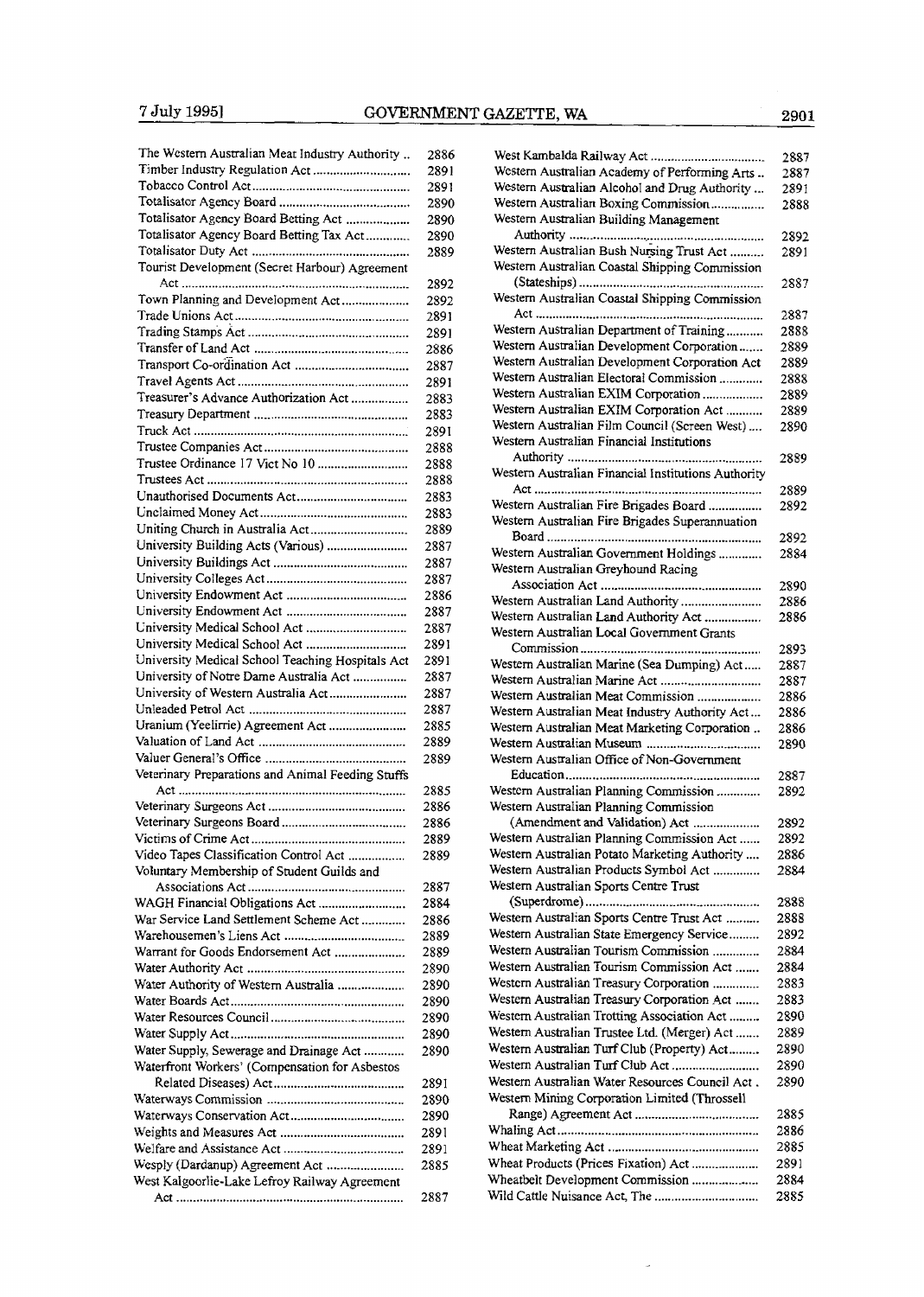# **2902** GOVERNMENT GAZETTE. **WA** 17 July **1995**

 $\mathcal{A}$ 

 $\cdot$ 

|                                               | 2890 |
|-----------------------------------------------|------|
|                                               | 2889 |
|                                               | 2890 |
| Wood Distillation and Charcoal Iron and Steel |      |
|                                               | 2885 |
|                                               | 2885 |
| Workers' Compensation and Rehabilitation Act  | 2891 |
| Workers' Compensation and Rehabilitation      |      |
|                                               | 2891 |

 $\omega_{\rm c}$  .

Ļ.

|                                                | 2891 |
|------------------------------------------------|------|
|                                                | 2891 |
| Wundowie Charcoal Iron Industry Sale Agreement |      |
|                                                | 2385 |
| Wundowie Works Management and Foundry          |      |
|                                                | 2885 |
|                                                | 2889 |
|                                                | 2890 |
|                                                | 2890 |

 $\omega_{\rm c}$